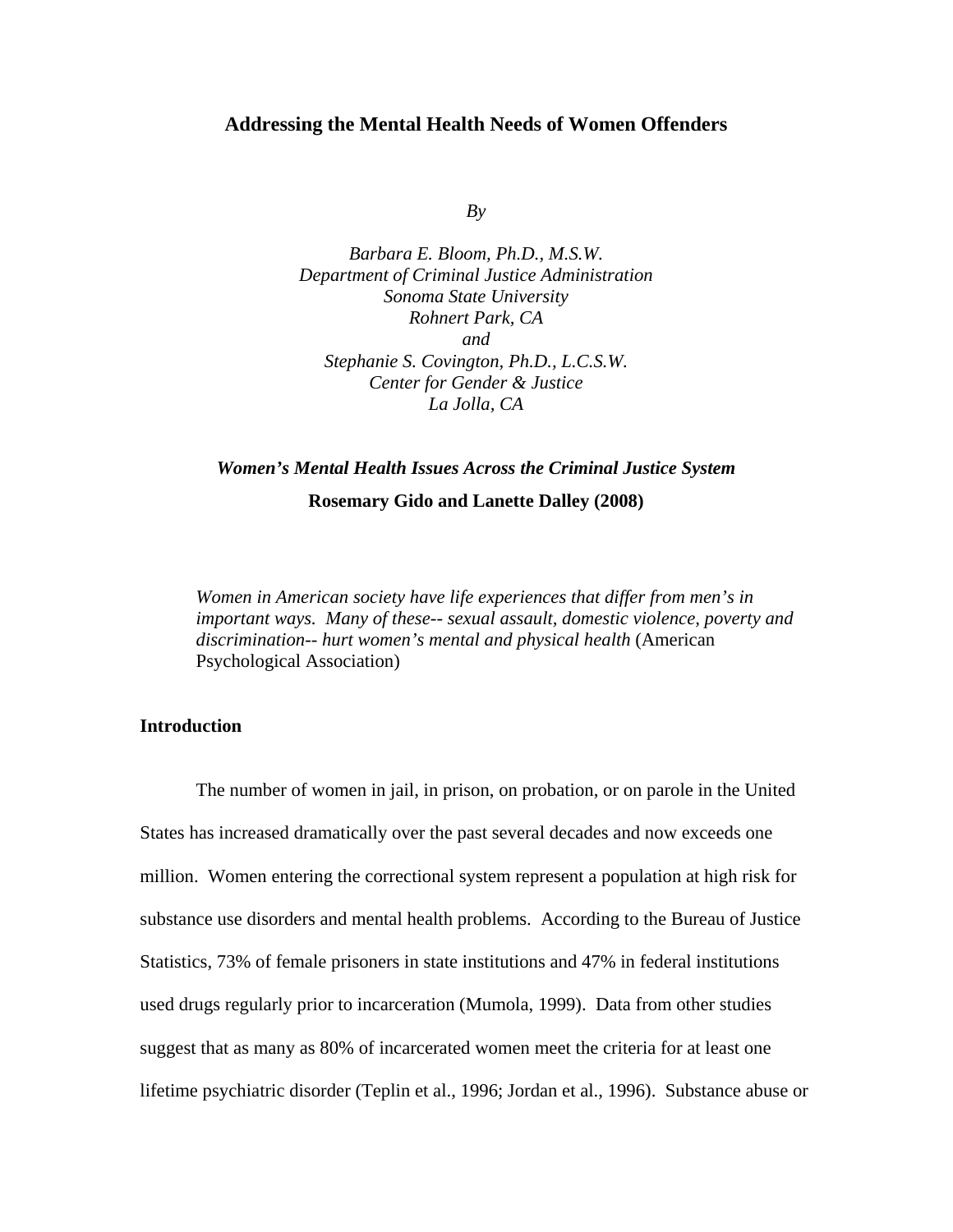dependence, post-traumatic stress disorder (PTSD) and depression appear to be some of the most common mental health problems for female prisoners.

There is a growing body of research on the mental health needs of women offenders. One major finding from this research is that incarcerated women are more likely than their male counterparts to report extensive histories of physical, sexual, and emotional abuse (Messina, Burdon, Hagopian, & Prendergast, 2006). Surveys conducted among incarcerated women have also shown a strong link between childhood abuse and adult mental health problems, particularly depression, post-traumatic stress, panic, and eating disorders (Messina & Grella, 2006). In a 2006 study of the impact of childhood traumatic events on a sample of drug-dependent female offenders, Messina and Grella found that greater exposure to childhood adverse events was associated with behavioral problems in adolescence and adulthood**,** as well as physical and mental health problems.

Although they are therapeutically linked, substance abuse, post-traumatic stress, and mental health problems have been treated separately. One of the most important developments in mental health care over the past several decades is the recognition that a substantial proportion of women offenders have experienced trauma and this plays a vital and often unrecognized role in the evolution of a woman's physical and mental health problems (Bloom, Owen, & Covington, 2003).

There are important mental health differences between incarcerated women and women in general. For example, 12% of females in the general population have symptoms of a mental disorder, compared to 73% of females in state prison, 61% in federal prison, and 75% in local jails (James and Glaze, 2006). Another study, comparing incarcerated women matched by age and ethnicity to those in the community,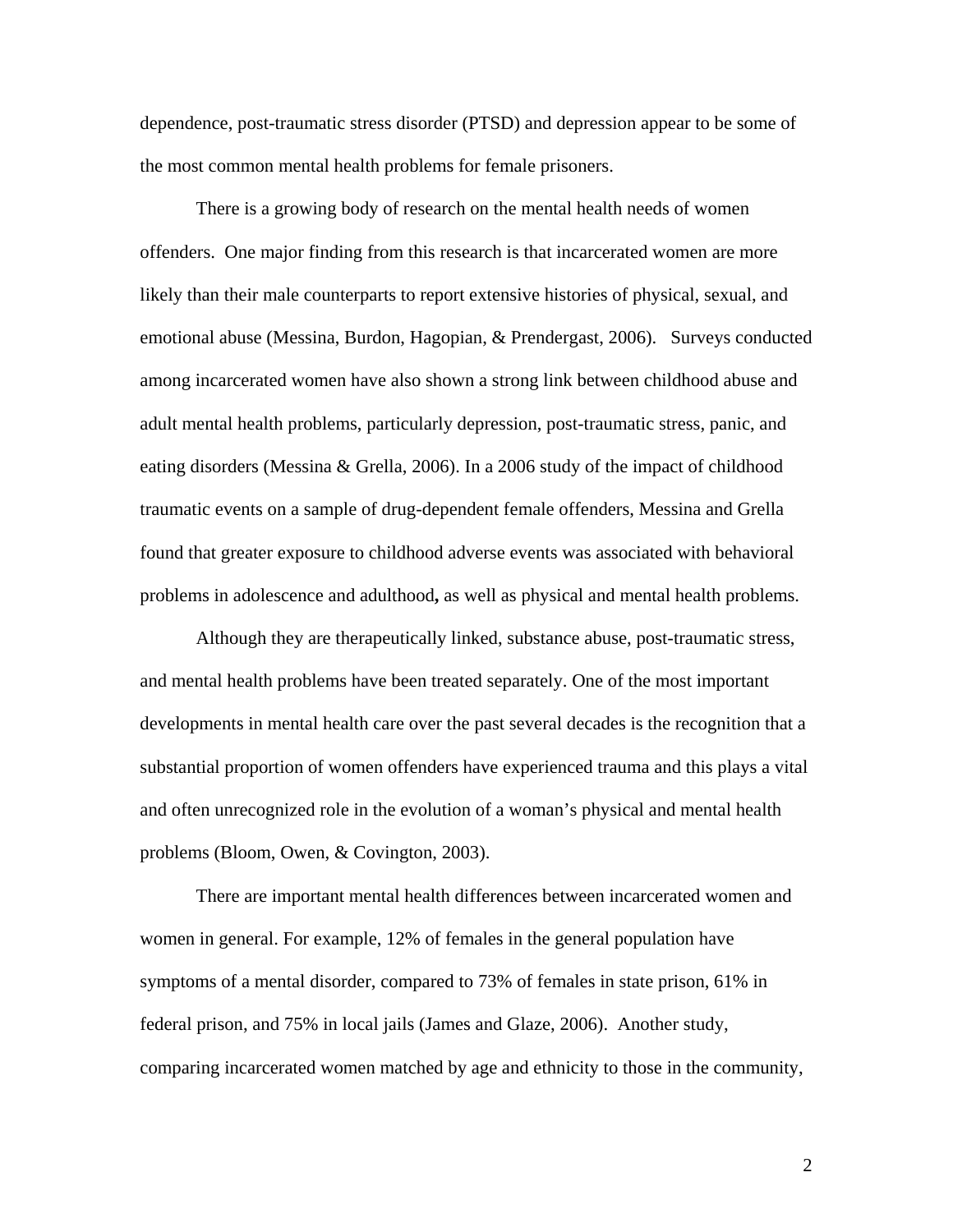found that incarcerated women have a significantly higher incidence of mental health disorders including schizophrenia, major depression, substance use disorders, psychosexual dysfunction, and antisocial personality disorder (Ross, Glaser, & Stiasny, 1998).

Women offenders characteristically are poor, women of color, unemployed and mothers of young children. They also have significant substance abuse issues and multiple physical and mental health problems (Bloom, Owen, & Covington, 2003). Incarcerated women have typically experienced some form of abuse in their lifetime, including sexual assault, domestic violence, and other physical and psychological abuse. Although a history of abuse and family-related problems are common issues among female inmates, many correctional systems do not screen for childhood or adult abuse when determining possible therapeutic interventions (Morash, Bynum, & Koons, 1998).

According to the Bureau of Justice Statistics, at midyear 2005, female prison and jail inmates had many more mental health problems than did male prisoners. Seventythree percent of women in state prisons had mental health problems versus 55% of males, and 75% of women in local jails had mental health problems versus 63% of males. Twenty-three percent of females in state prisons and local jails said that they had been diagnosed with mental disorders by mental health professionals in the past year (James and Glaze**,** 2006). This is nearly three times the number of male inmates (8%) who had been told they had mental disorders.

Three-quarters of female inmates in state prisons who had a mental health problem met the criteria for substance dependence or abuse. Thirty-four percent had used powdered or crystalline ("crack") cocaine, and 17% had used methamphetamines in the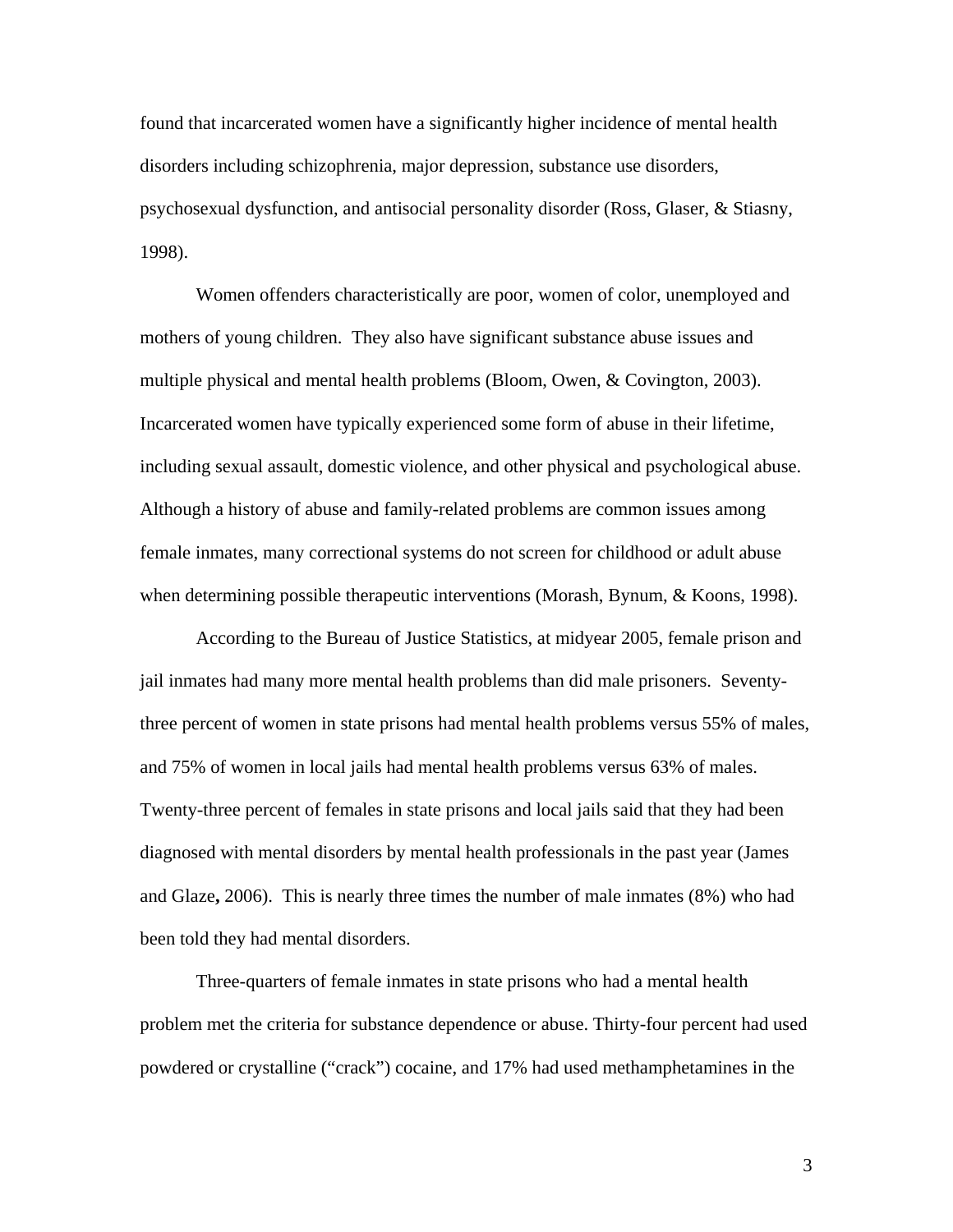month prior to arrest. Sixty-eight percent had experienced past physical or sexual abuse, 17% had been homeless in the year prior to arrest, and, 47% had a parent who abused alcohol or drugs (James and Glaze**,** 2006).

Teplin, Abram, and McClellan (1996) found that most incarcerated women with psychiatric disorders did not receive treatment. The findings of a study of lifetime use of mental health and substance abuse treatment services by incarcerated women by Jordan et al. (2002) suggest that:

There is a subgroup of troubled women whose impairments result not only in their receiving mental health and or substance abuse treatment services, or both, but also in their being repeatedly incarcerated (p. 324.)

The authors go on to state that they do not know why, despite having been in treatment, the women continued to exhibit serious mental health problems and to engage in behaviors that led to incarceration. One hypothesis suggested by the high prevalence of exposure to trauma among the women inmates is that their disorders may be trauma related and previous treatment may not have addressed traumatic experiences.

A study by Green, Miranda, Daroowalla, and Siddique (2005) that explored exposure to trauma, mental health functioning, and treatment-program needs of women in jails found high levels of exposure to trauma (98%) – especially interpersonal trauma (90%) – and domestic violence (71%) among incarcerated women, along with high rates of PTSD, substance abuse problems, and depression. Thirty-six percent of the women had mental disorders. These findings suggest that many incarcerated women are unlikely to meet goals of economic and social independence, family reunification, and reduced involvement in criminal activities without adequate attention to their PTSD and other mental health problems (p. 145). The authors emphasize that, unless traumatic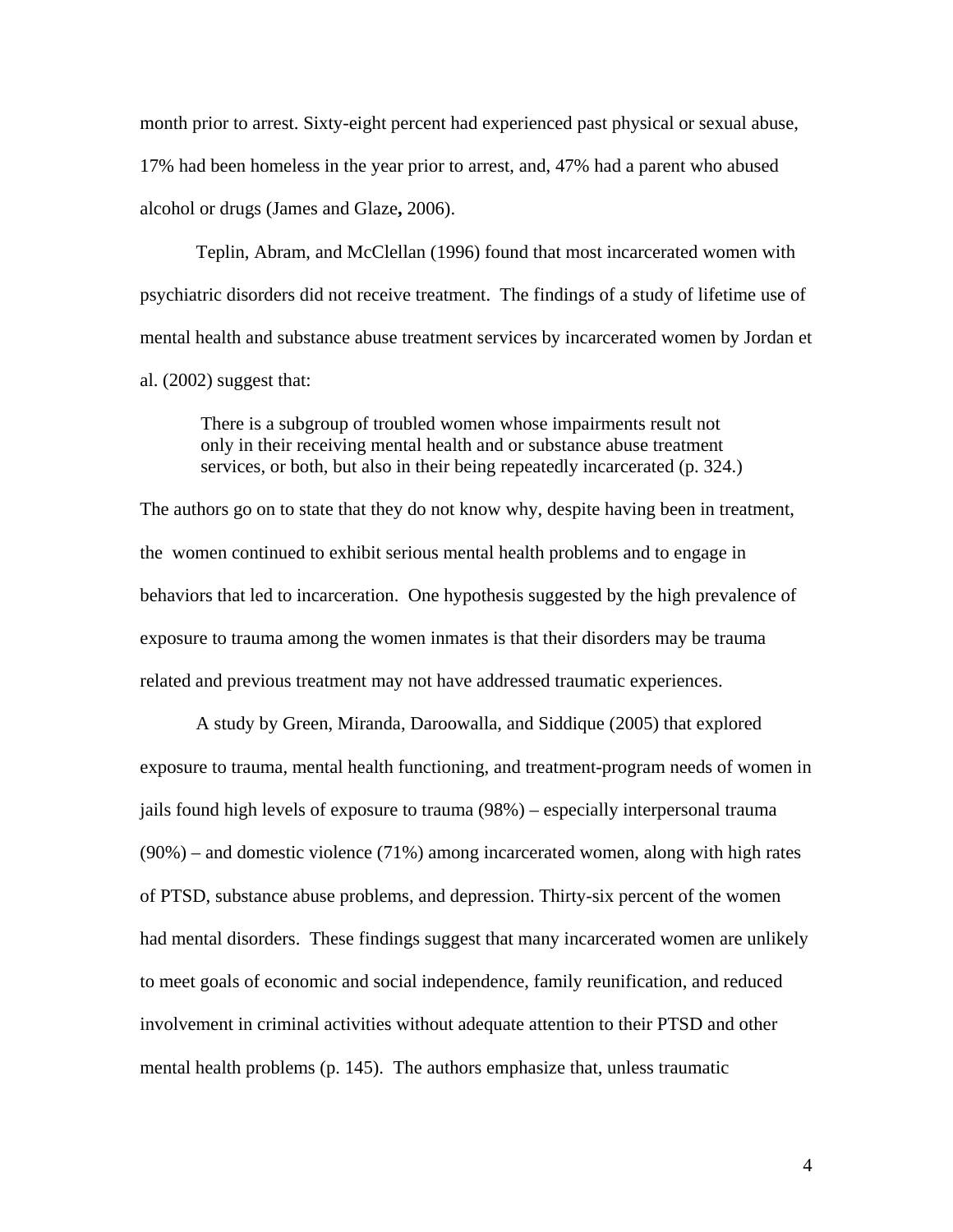victimization experiences, functional difficulties, and other mental health needs are taken into account in program development, incarcerated women are unlikely to benefit from in-custody and post-release programs.

# **Understanding Trauma**

The terms *violence, trauma, abuse*, and *post-traumatic stress disorder* (*PTSD*) often are used interchangeably. One way to clarify these terms is to think of trauma as a response to violence or some other overwhelmingly negative experience. Trauma is both an event and a particular response to an event. *The Diagnostic and Statistical Manual of Mental Disorders* (American Psychiatric Association, 1994) (also known as the *DSM-IV)*, used by mental health providers, defines *trauma* as follows:

…involving direct personal experience of an event that involves actual or threatened death or serious injury, or other threat to one's physical integrity; or a threat to the physical integrity of another person; or learning about unexpected or violent death, serious harm, or threat of death or injury experienced by a family member or other close associate. The person's response to the event must involve intense fear, helplessness or horror (or in children, the response must involve disorganized or agitated behavior**).** (p. 424)

PTSD is one type of disorder that results from trauma. The *DSM IV* lists the following

symptoms of PTSD (pp. 427-429):

- Re-experiencing the event through nightmares and flashbacks.
- Avoidance of stimuli associated with the event (e.g., if a woman was assaulted by a blonde man, she may fear and want to avoid men with blonde hair).
- Estrangement (the inability to be emotionally close to anyone).
- Numbing of general responsiveness (feeling nothing most of the time).
- Hypervigilance (constantly scanning one's environment for danger, whether physical or emotional).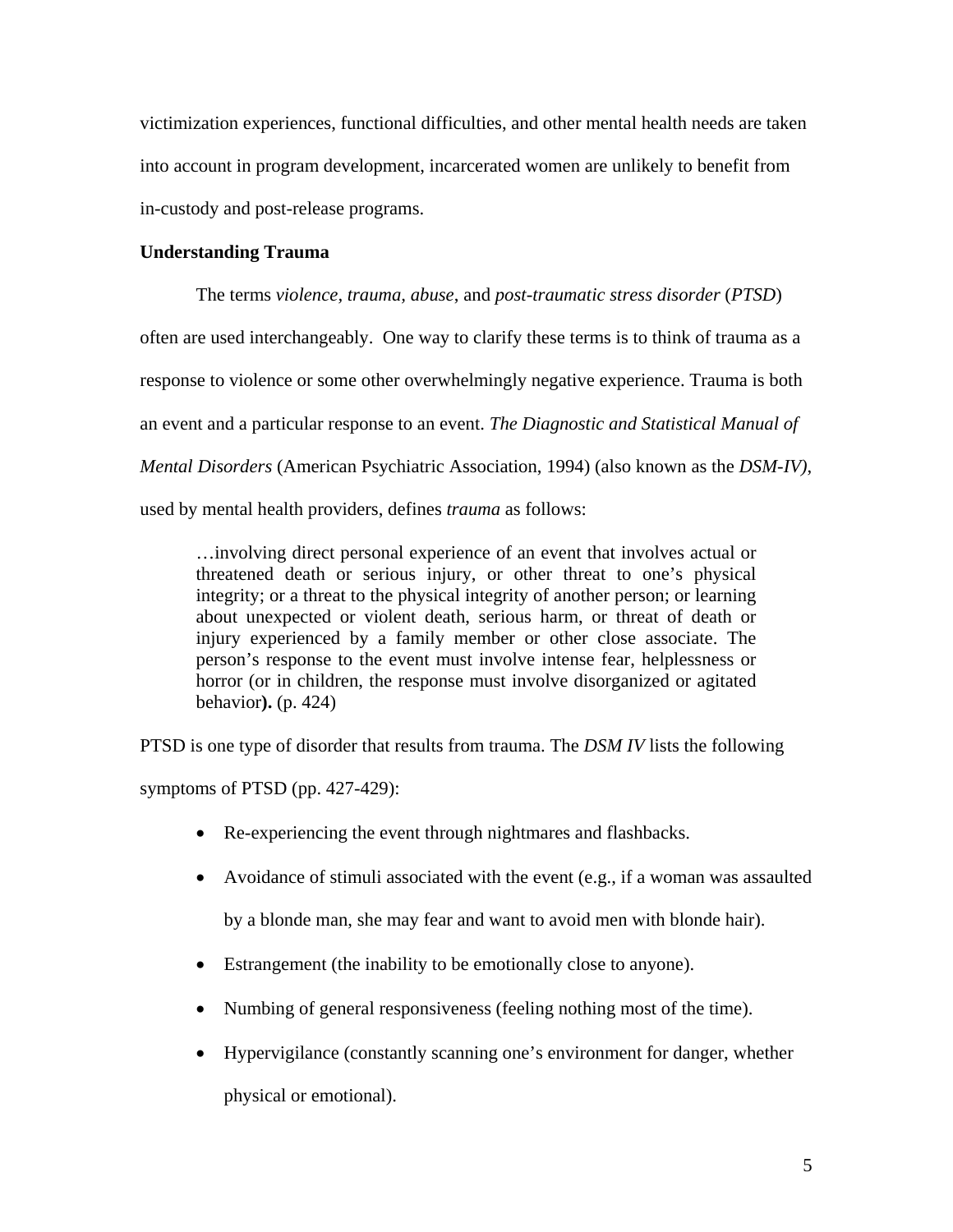• Exaggerated startle response (a tendency to jump at loud noises or unexpected touch).

There are two types of PTSD: simple and complex. A single traumatic incident in adulthood (such as a flood or accident) may result in simple PTSD. Complex PTSD usually results from multiple incidents of abuse and/or violence (such as childhood sexual abuse and domestic violence).

 A review of studies that examined the combined effects of post-traumatic stress disorder and substance abuse found more co-occurring mental disorders, medical problems, psychological symptoms, in-patient admissions, interpersonal problems, lower levels of functioning, poor compliance with aftercare and motivation for treatment, and other significant life problems (such as homelessness, HIV, domestic violence, and loss of custody of children) in women with both disorders than in women with PTSD or substance abuse alone (Najavits, Weiss, & Shaw, 1997).

Although PTSD is a common diagnosis associated with abuse and trauma, the most common mental health problem for women who are trauma survivors is depression.

When working in the criminal justice system, it is important to know that the vast majority of female offenders have been physically and/or sexually abused, both as children and as adults. Women often have their first encounters with the law as juveniles who have run away from home to escape violence and physical or sexual abuse. Prostitution, property crime, and drug use can then become ways of life.

There is a difference between women and men in terms of their risk for physical and sexual abuse. Both female and male children are at risk in their childhood, from family members and people known to them. However, there are significant gender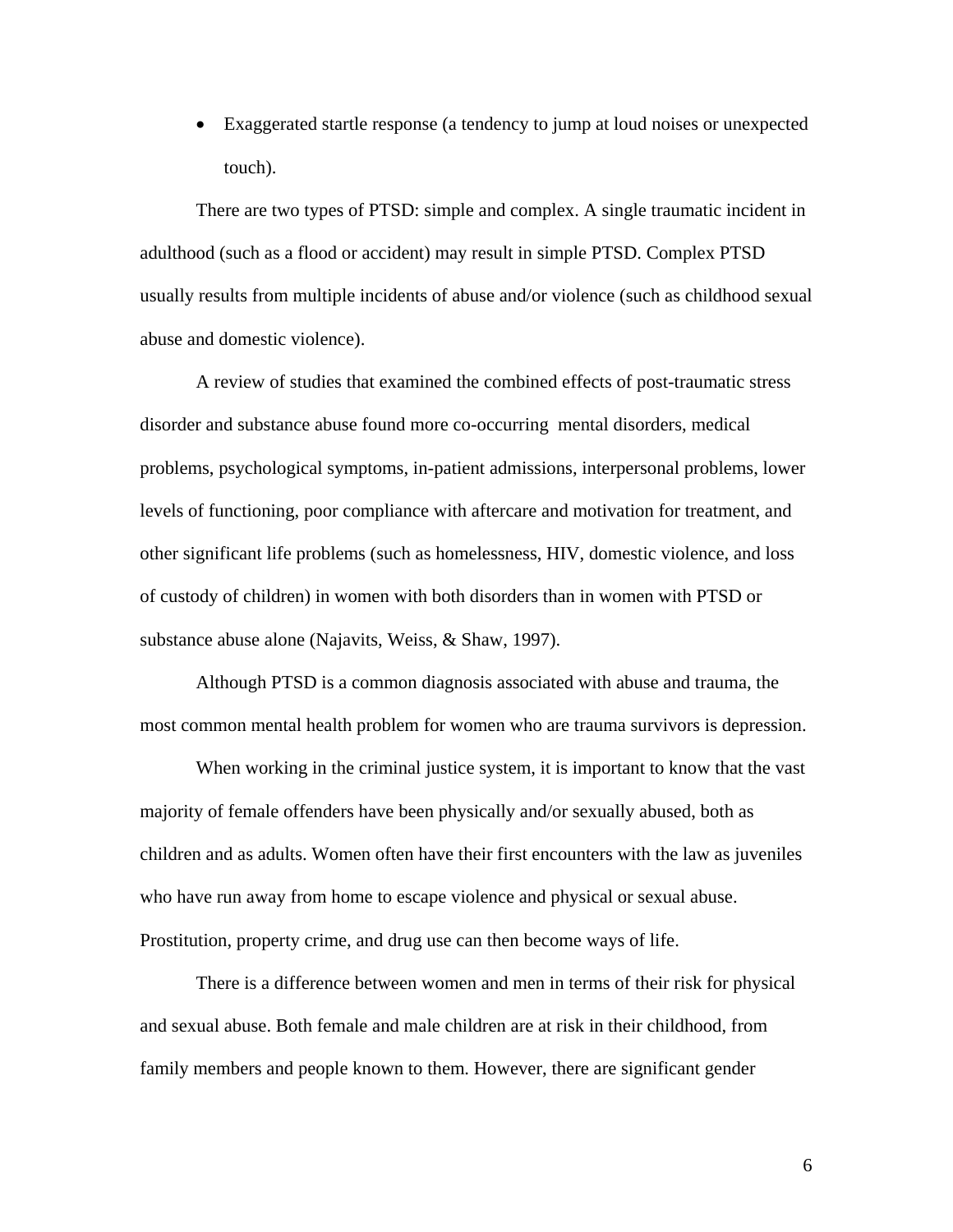differences over a life span. In adolescence, boys are at risk if they are gay, young men of color, or gang members. Their risk is from people who dislike or hate them. For a young woman, the risk is in her primary relationship from the person(s) to whom she is saying, "I love you." For an adult man, the risk for abuse comes from being in combat or being a victim of crime, and the perpetrator is usually a stranger. For an adult woman, the risk is again in her relationship with the person to whom she says, "I love you." Clinically, we think that this may account for the increase in mental health problems for women. It is more confusing and distressing to have the person who is supposed to love and care for you do harm to you than it is to be harmed by someone who dislikes you or is a stranger (Covington, 2007b).

 Of course, different women have different responses to violence and abuse. Some may respond without trauma, because they have coping skills that are effective for a specific event. Sometimes trauma occurs but is not recognized immediately, because the violent event is perceived as normal.

 Many women who used to be considered "treatment failures" because they relapsed can now be understood as trauma survivors who returned to alcohol or other drugs in order to medicate the pain of trauma. By integrating trauma treatment with addiction treatment, we reduce the risk of trauma**-**based relapse.

Although services designed for women that acknowledge their typical victimization experiences are becoming more widespread, and a variety of approaches targeting gender-responsive needs have been proposed (Bloom, Owen, & Covington, 2003; Covington, 1998, 1999, 2003, 2007b; Zlotnick, Najavits, Rohsenow, & Johnson, 2003), such specialized services tend to be the exceptions rather than the rule. Gaps in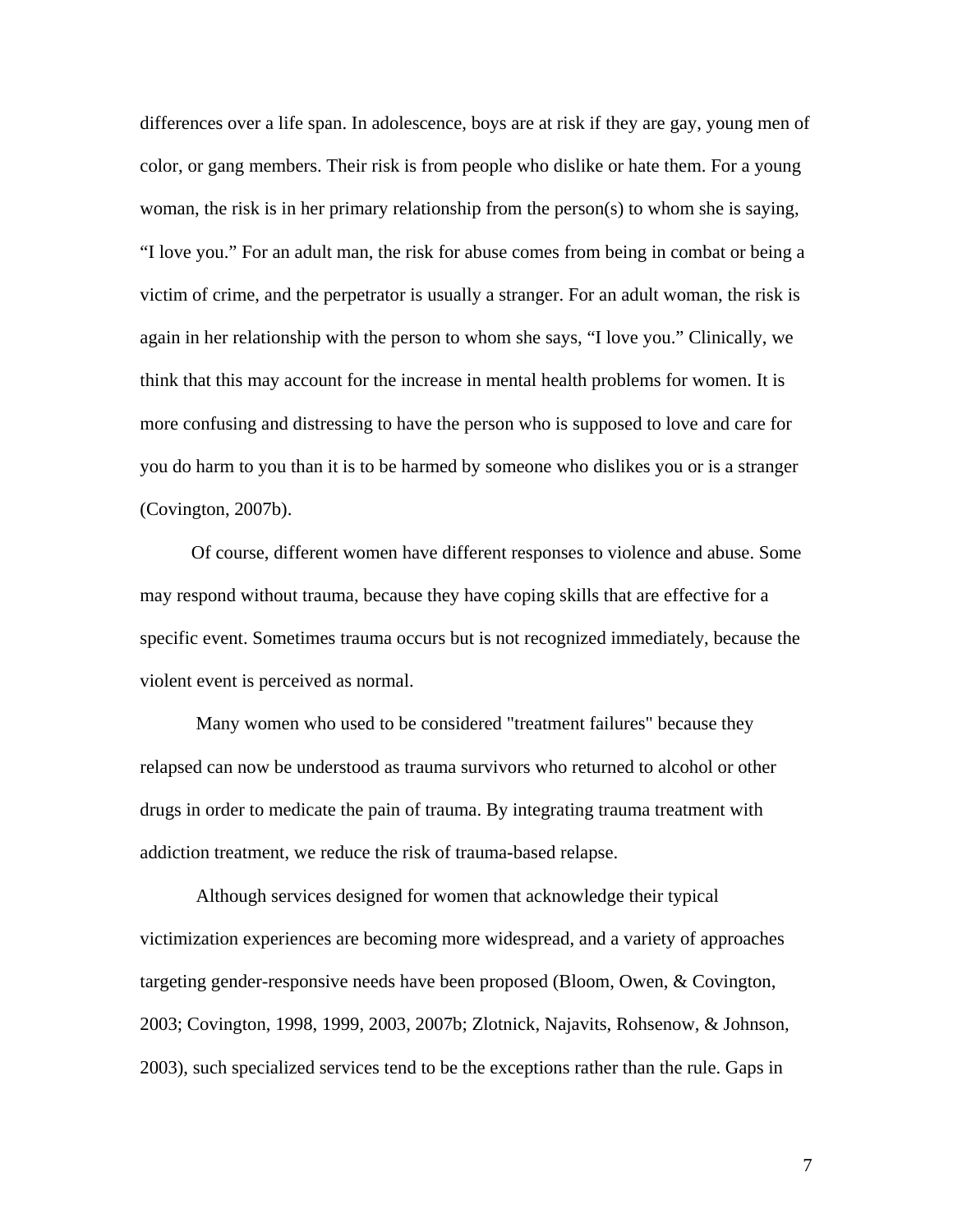substance abuse treatment, physical and mental health care exist during incarceration and upon reentry into the community. While in the correctional system, women have little access to gender-responsive substance abuse and mental health services. After completing their prison sentences, they are released back into their communities with little transitional support or integrated services that address their substance abuse, trauma, and mental health needs.

In conceptualizing treatment programs for women, it is essential that providers combine theory and practice from a multidisciplinary perspective. Increased sensitivity to women's needs is necessary in order to design effective programs.

## **Theoretical Perspectives**

In order to develop gender-responsive substance abuse and mental health services for women, it is essential to have a theoretical framework. This is the knowledge base that also creates the foundation upon which programs are developed. Four fundamental theories for creating women's services include: pathways theory, theory of women's psychological development, trauma theory, and addiction theory.

## *Pathways Theory*

Research on women's pathways into crime indicates that gender matters. Steffensmeier and Allen (1998) note how the "profound differences" between the lives of women and men shape their patterns of criminal offense. Many women on the social and economic margins of society struggle to survive outside of legitimate enterprises, which brings them into contact with the criminal justice system. As was previously mentioned, because of their gender, women are also at greater risk for experiences such as sexual abuse, sexual assault, and domestic violence. The most common pathways to crime are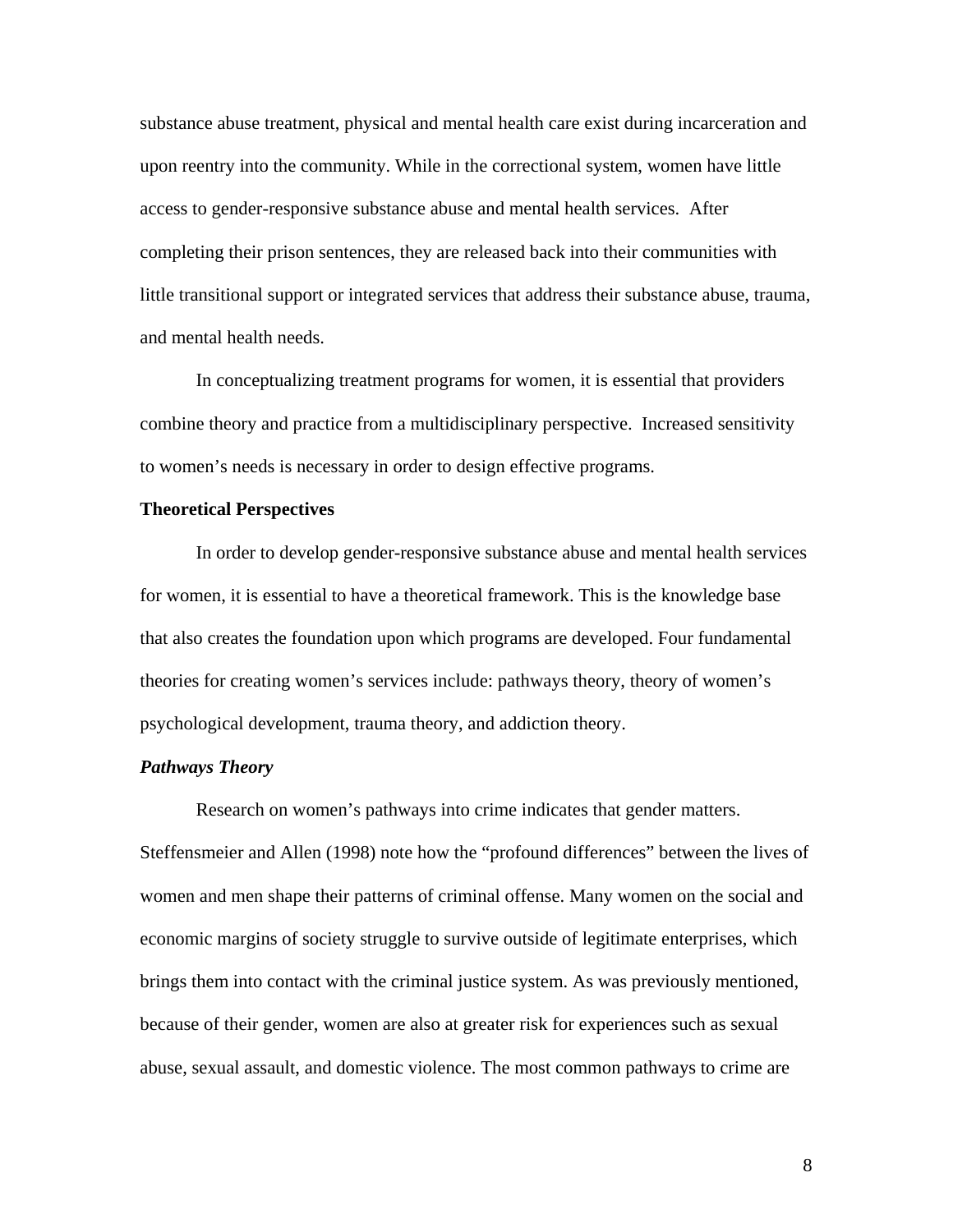based on survival (of abuse and poverty) and substance abuse. Pollock (1998) asserts that female offenders have histories of sexual and/or physical abuse that appear to be major roots of subsequent delinquency, addiction, and criminality.

In summary, pathway research has identified such key issues in producing and sustaining female criminality as histories of personal abuse, mental illness tied to early life experiences, substance abuse and addiction, economic and social marginality, homelessness, and relationships.

#### *Theory of Women's Psychological Development*

Theories that focus on female development, such as the relational model, posit that the primary motivation for women throughout life is the establishment of a strong sense of connection with others. Relational-Cultural Theory (RTC) developed from an increased understanding of gender differences and, specifically, of the different ways in which women and men develop psychologically (Miller, 1986, 1990). According to RCT, females develop a sense of self and self-worth when their actions arise out of, and lead back into, connections with others. Connection, not separation, is thus the guiding principle of growth for girls and women.

The importance of understanding Relational-Cultural Theory is reflected in the recurring themes of relationship and family seen in the lives of female offenders. Disconnection and violation rather than growth-fostering relationships characterize the childhood experiences of most women in the criminal justice system. Females are far more likely than males to be motivated by relational concerns. For example, women offenders who cite drug abuse as self-medication often discuss personal relationships as the cause of their pain. The relational aspects of addiction are also evident in the research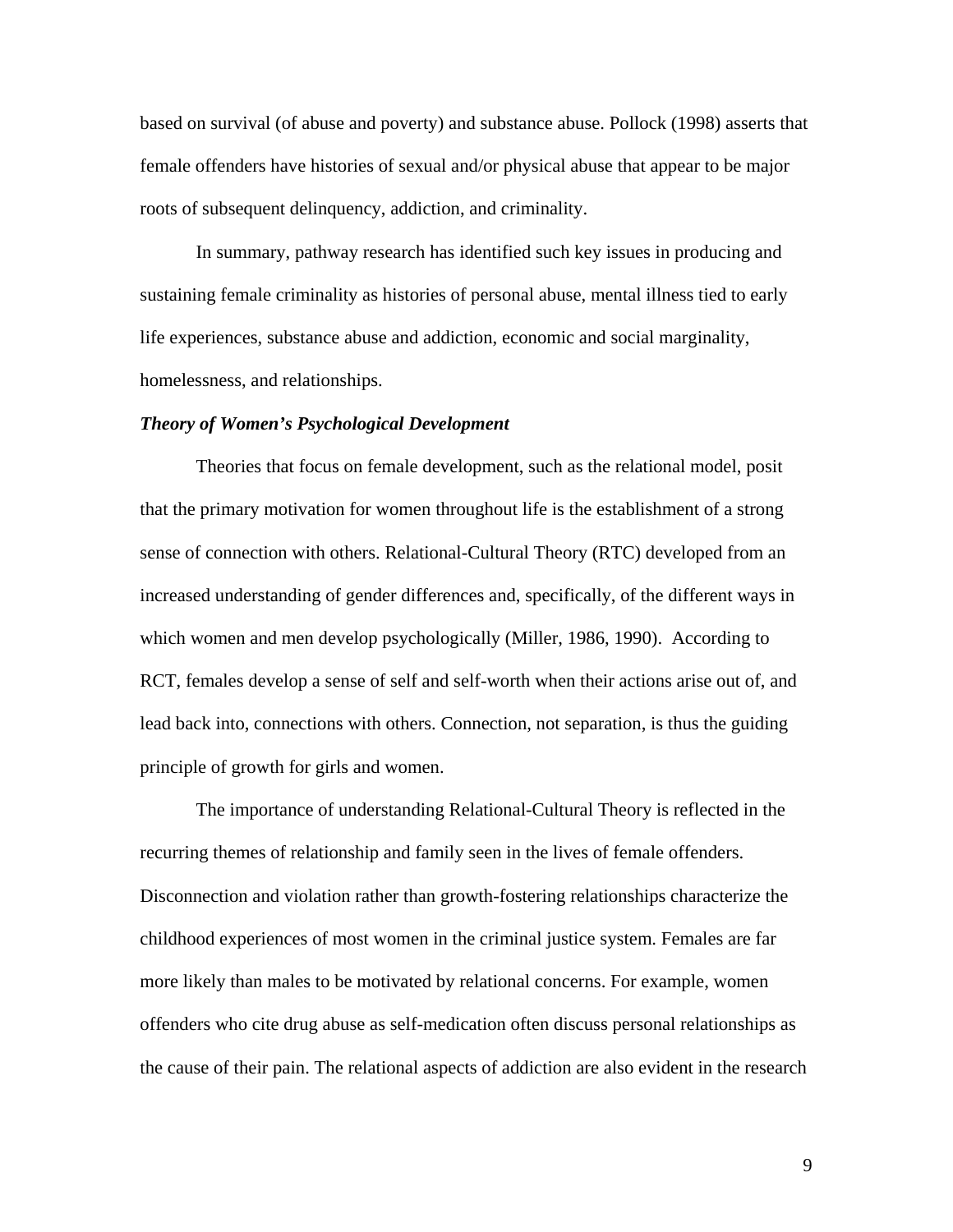that indicates that women are more likely than men to turn to drugs in the context of relationships with drug-abusing partners in order to feel connected. A relational context is critical to successfully addressing the reasons why women commit crimes, the motivations behind their behaviors, the ways they can change their behavior, and their reintegration into the community (Covington, 2007a).

### *Trauma and Addiction Theories*

Trauma and addiction are interrelated issues in the lives of women offenders. Although they are therapeutically linked, these issues have historically been treated separately. Trauma and addiction theories provide a critical element in the integration of and foundation for gender-responsive services in the criminal justice system (Covington, 2007b).

*Trauma Theory*: As the understanding of traumatic experiences has increased, mental health conceptualizations and practice need to be changed accordingly. It is now considered necessary for all service providers to become "trauma informed" if they want to be effective. Trauma-informed services are services that are provided for problems other than trauma but require knowledge concerning the impact of violence against women other traumatic experiences. According to Harris and Fallot (2001), traumainformed services:

- Take the trauma into account.
- Avoid triggering trauma reactions and/or retraumatizing the individual.
- Adjust the behavior of counselors, other staff, and the organization to support the individual's coping capacity.
- Allow survivors to manage their trauma symptoms successfully so that they are able to access, retain, and benefit from these services.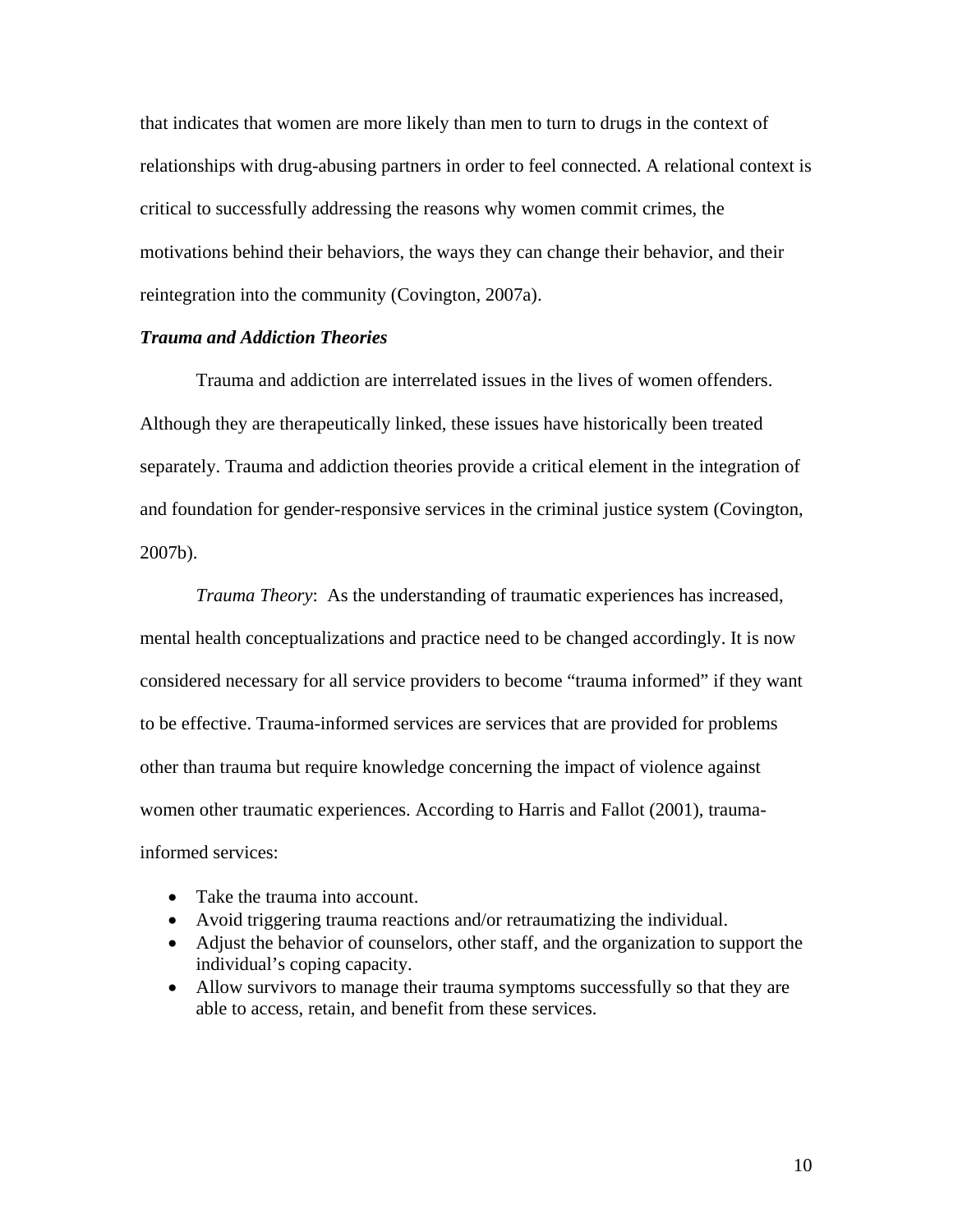Becoming trauma-informed is particularly important for the criminal justice system. The standard operating practices (searches, seclusion, and restraint) may traumatize/retraumatize women. There is also the inherent cultural conflict in the criminal justice system: corrections is based on a culture of control, whereas treatment is based on a culture of change**.** The high rates of severe childhood maltreatment, as well as the high rates of physical and sexual abuse in adolescent and adult lives, underscore the importance of understanding the process of trauma. This is a critical step in the rehabilitation of women (Covington, 2003).

Figure 9.1 helps to explain the process of trauma and its interrelationships with substance abuse and mental health disorders.

Trauma begins with an event or experience that overwhelms a woman's normal coping mechanisms. There are physical and psychological reactions in response to the event: these are normal reactions to an abnormal or extreme situation. This creates a painful emotional state and subsequent behavior. These behaviors can be placed into three categories: retreat, self-destructive action, and destructive action. Women are more likely to retreat or be self-destructive, while men are more likely to engage in destructive behavior (Covington, 2003).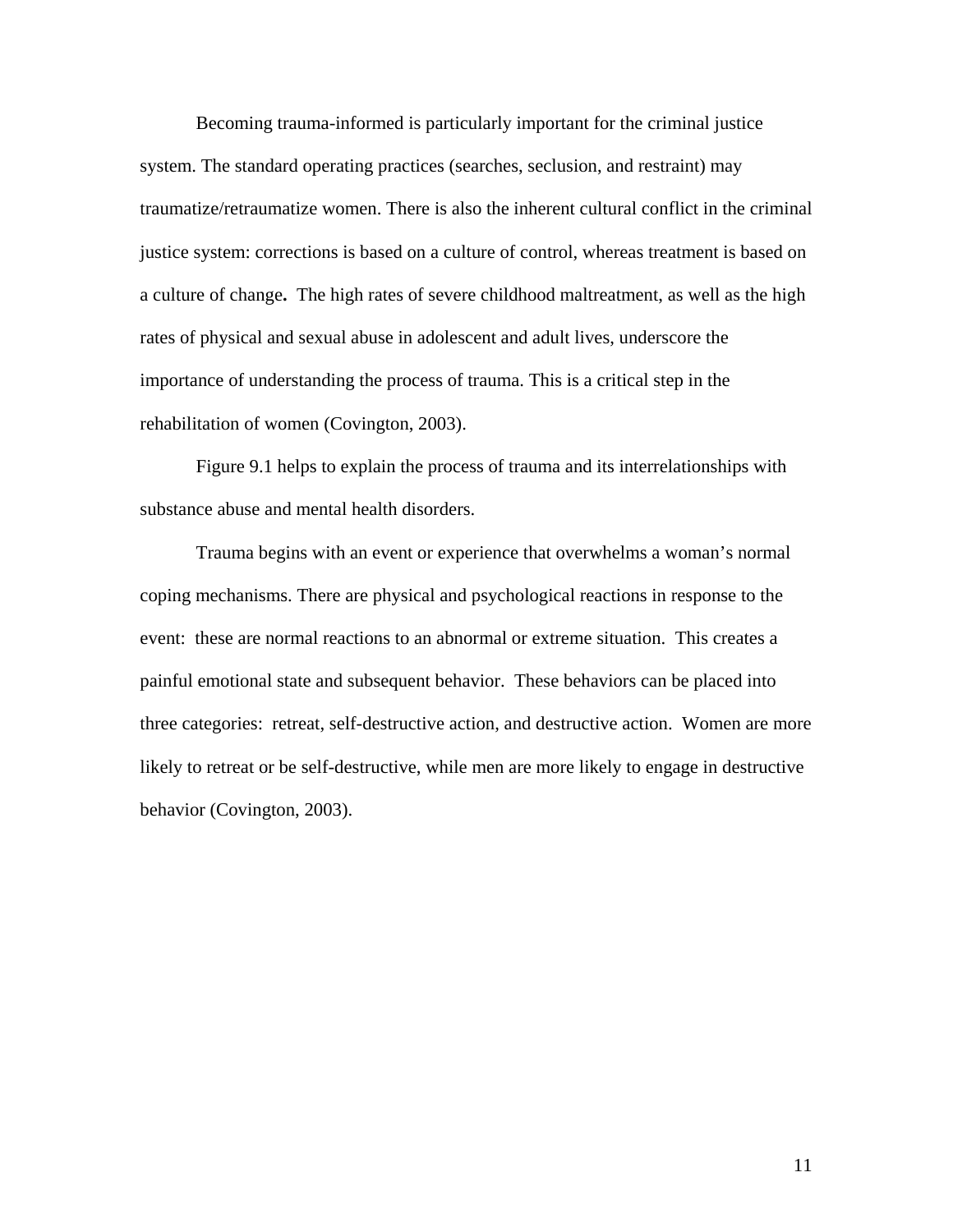# **FIGURE 9.1**



*Addiction Theory:* Historically, addiction research and treatment have been focused on men, even though women's addictions span a wide range, from alcohol and other types of drug dependence to smoking, gambling, sex, eating, and shopping (Straussner & Brown, 2002).

The holistic health model of addiction, with the inclusion of the environmental and sociopolitical aspects of disease, is the theoretical framework recommended for the development of women's services (Covington, 1999; 2007b). This is consistent with information from the National Institute on Drug Abuse (NIDA) and the Center for Substance Abuse Treatment (CSAT):

• The reality, based on twenty-five years of research, is that drug addiction is a brain disease, one that disrupts the mechanisms responsible for generating, modulating, and controlling cognitive, emotional, and social behavior (NIDA, 1998).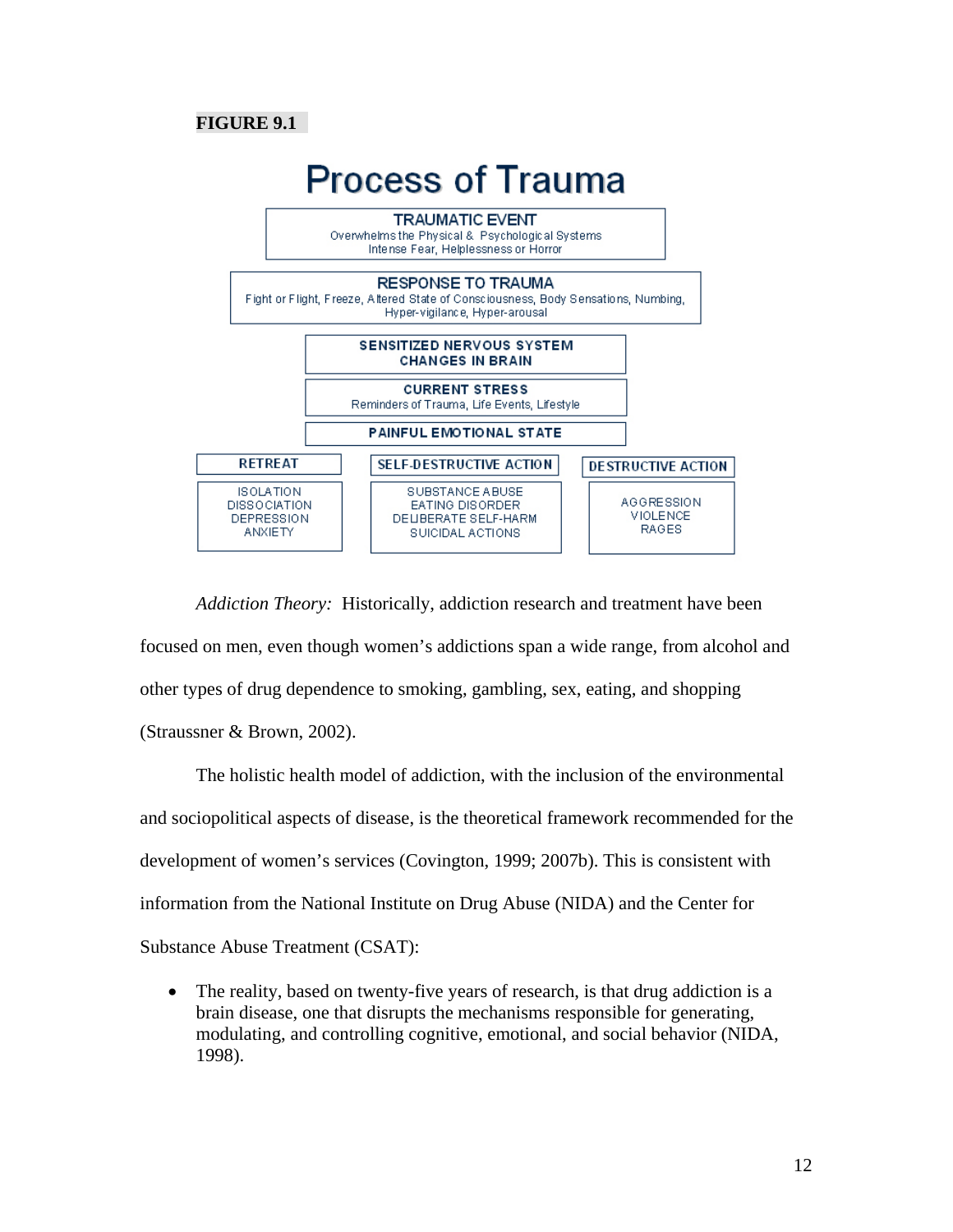• Alcohol and drug use disorder, or addiction, is a progressive disease, with increasing severity of biological, psychological, and social problems over time. (CSAT, 1994)

Although the addiction treatment field considers addiction a "chronic, progressive disease," its treatment methods are more closely aligned to those of the emergencymedicine specialist than the chronic-disease specialist (White, Boyle, & Loveland, 2002). Recent articles assert that treating severe and chronic substance use disorders through screening, assessment, admission, and brief treatment, followed by discharge and minimal aftercare, is ineffective and results in shaming and punishing clients for failing to respond to an intervention design that is inherently flawed.

An alternative to the acute intervention model is behavioral health recovery management (BHRM). This concept grew out of and shares much in common with "disease management" approaches to other chronic health problems, but BHRM focuses on quality-of-life outcomes as defined by the individual and family. It also offers a broader range of services earlier and extends treatment well beyond traditional treatment services. BHRM models extend the current continuum of care for addiction by including: (a) pretreatment (recovery-priming) services, (b) recovery mentoring through primary treatment, and (c) sustained post-treatment recovery-support services (White, Boyle, & Loveland, 2002).

This updated and expanded perspective of disease offers a more helpful approach to the treatment of addiction for women because it is comprehensive and multidimensional. The holistic health model allows service providers to treat the primary problem of addiction while simultaneously addressing the many issues that women bring to treatment, such as genetic predisposition, health consequences, shame, isolation, and a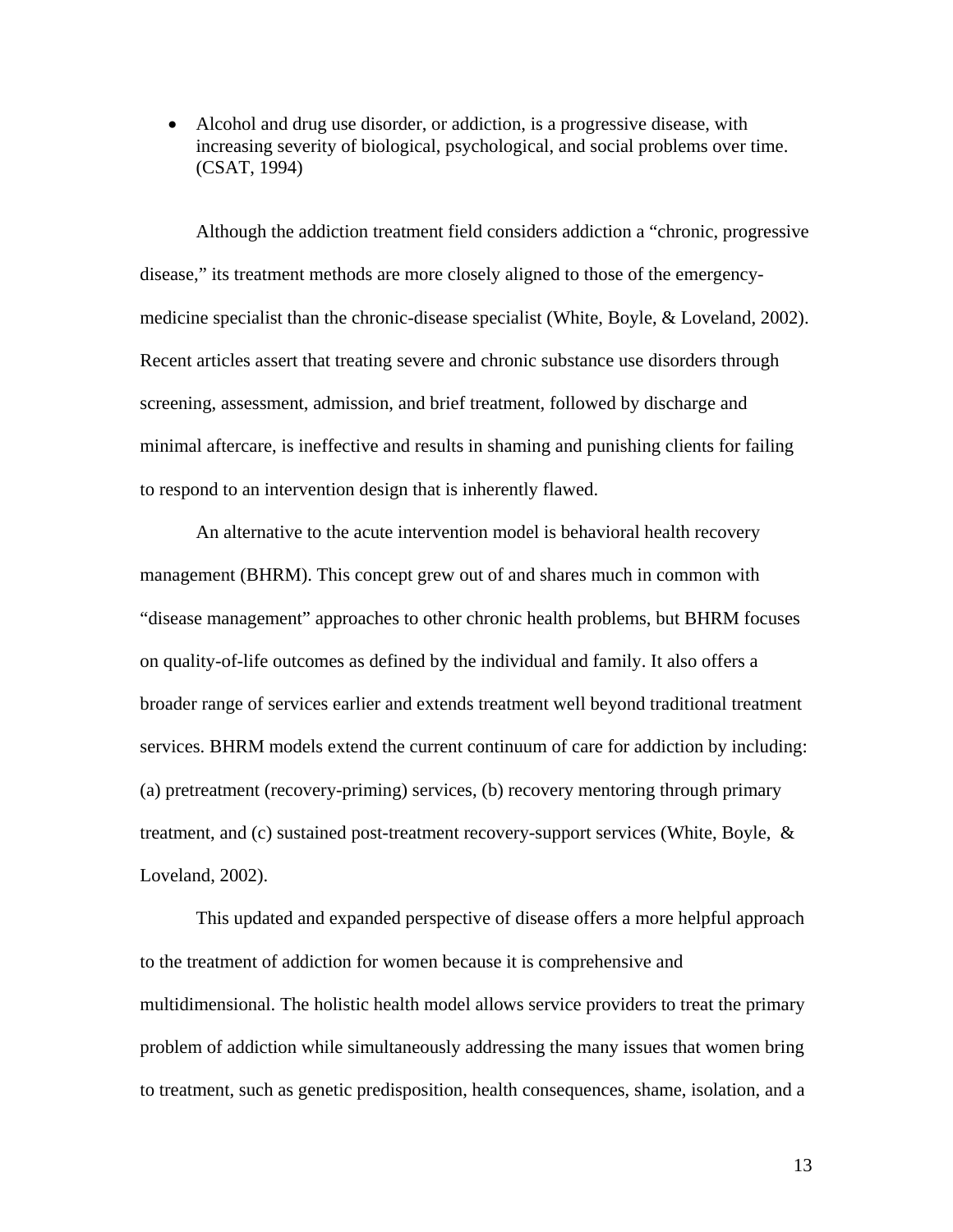history of abuse, or a combination of these. For example, although some women may have a genetic predisposition to addiction, it is important in treatment to acknowledge that many have grown up in environments in which drug dealing, substance abuse, and addiction are ways of life. When addiction has been a core part of the multiple aspects of a woman's life, the treatment process requires a holistic, multidimensional approach.

## **Woman-Centered Treatment**

Specific elements are needed to create gender-responsive programs for women. For women, recovery is a process of transformational change. This type of profound change is not linear and simple, nor does it occur in isolation. The process of recovery and healing for women occurs in deep connection with self and others. In addition to the four theories discussed previously–pathways, women's psychological development, trauma, and addiction – as foundations on which to design mental health services, other important elements are: the clinical issues that create the content of the program, therapeutic approaches, and the structure of the program, its context and environment (Covington, 2007b).

# **Program Content**

 The Center for Substance Abuse Treatment (CSAT) operates within the U.S. Public Health Service, an agency of the Department of Health and Human Services. CSAT funds ongoing studies of women's addiction and treatment, establishes minimum standards for treatment, and provides demonstration models for treatment in programs around the country. It recognizes the need for gender-responsive treatment for women that takes into account physical, psychological, emotional, spiritual, and sociopolitical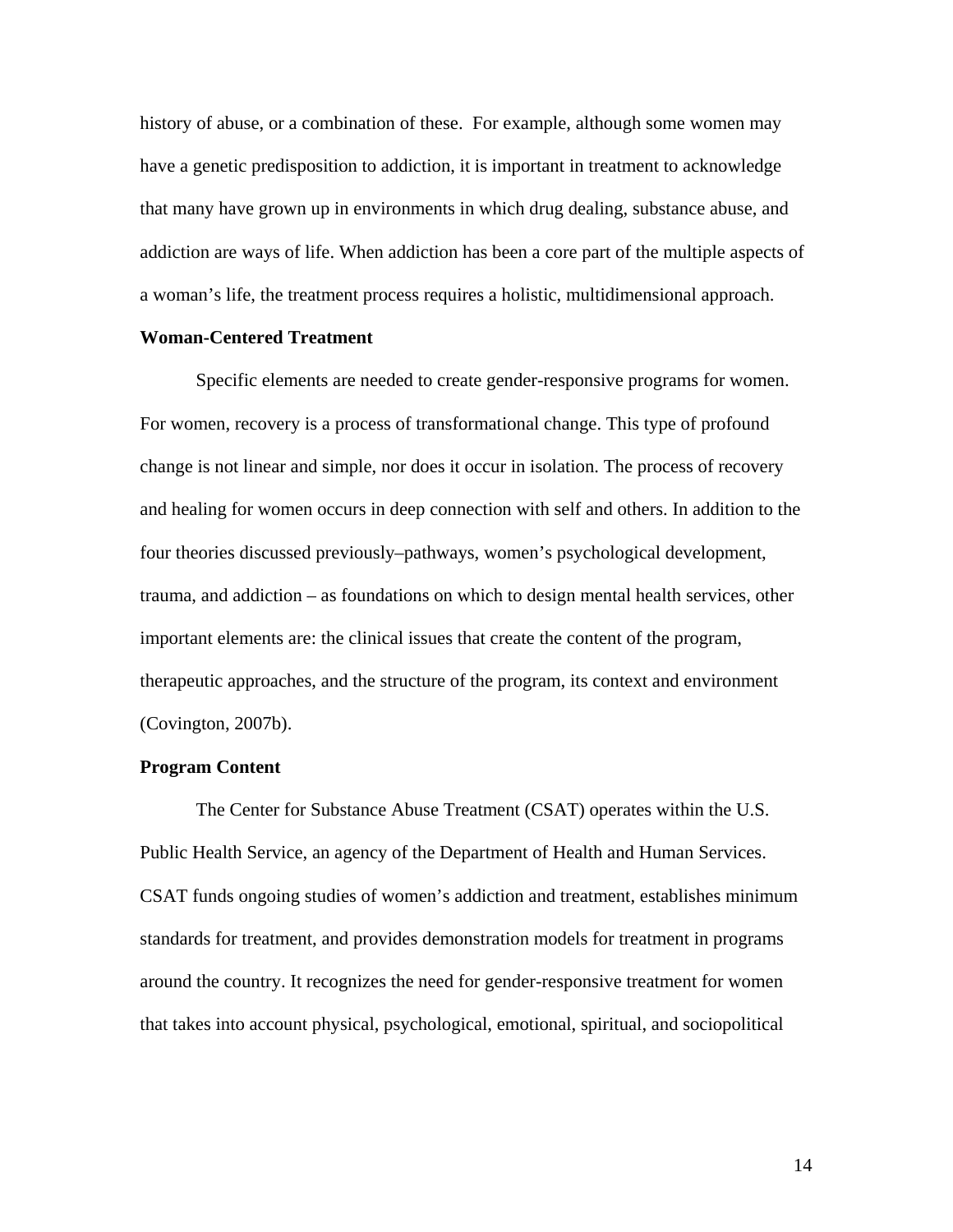issues. CSAT identifies the following clinical issues as essential to a comprehensive treatment program (1999):

- The process of addiction, especially gender-specific issues related to addiction (including social, physiological, and psychological consequences of addiction and factors related to the onset of addiction).
- Low self-esteem.
- Race, ethnicity, and cultural issues.
- Gender discrimination and harassment.
- Disability-related issues, where relevant.
- Relationships with family members and significant others.
- Attachments to unhealthy interpersonal relationships.
- Interpersonal violence, including incest, rape, battering, and other abuse.
- Eating disorders.
- Sexuality, including sexual functioning and sexual orientation.
- Parenting, child care, and child custody.
- Grief related to the loss of alcohol or other drugs, children, family members, or partners.
- Employment.
- Appearance and overall health and hygiene.
- Isolation related to a lack of support systems (which may or may not include family members and/or partners) and other resources.
- Life-plan development.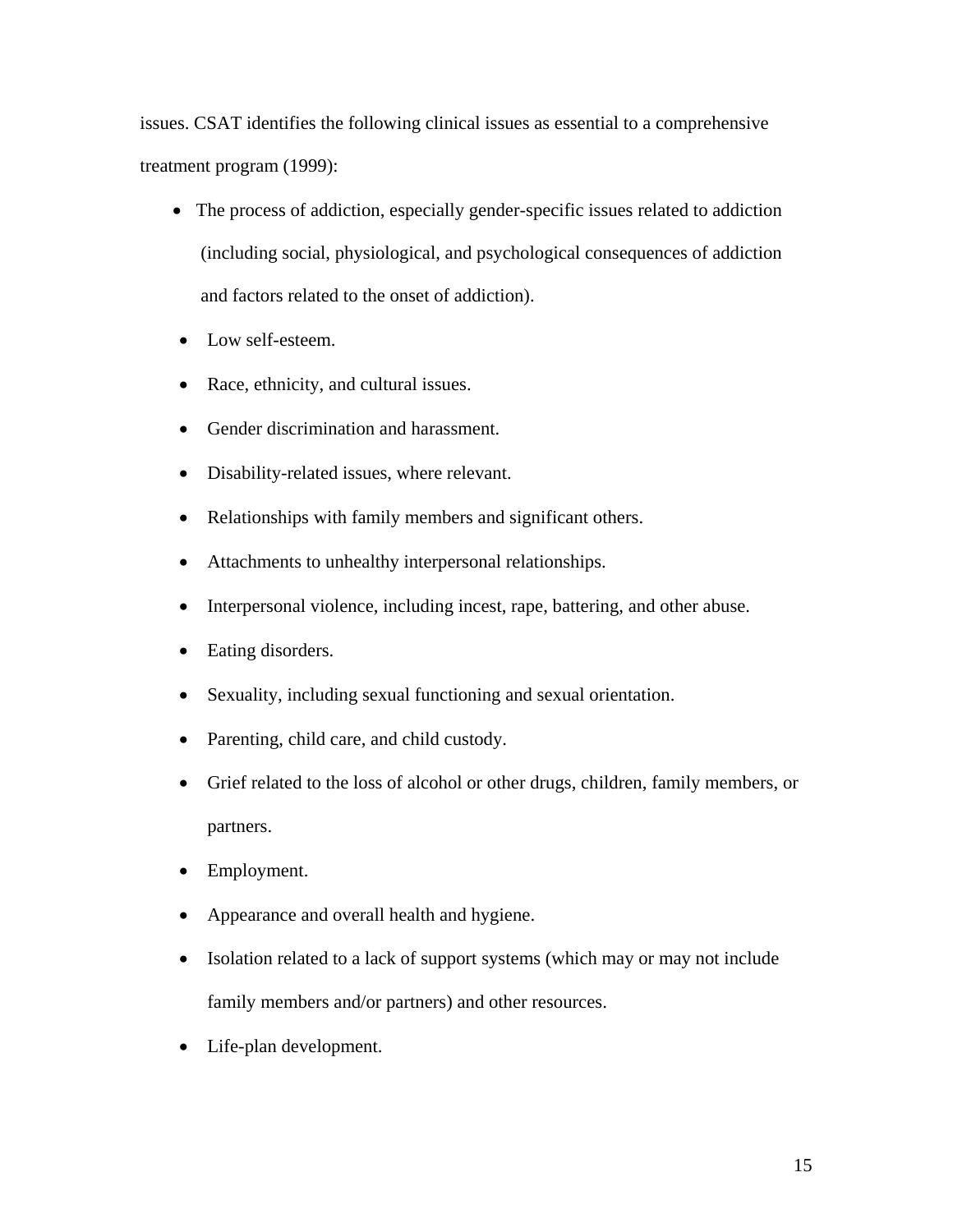This list indicates that therapeutic addiction and mental health programs for women need to assess all domains of a woman's life in order to obtain an accurate picture of her life. Many women's programs do not have the resources to address all the issues listed above, so providing referrals when they cannot provide services themselves is essential.

The following sections discuss in more depth some of the clinical issues that are essential to address.

# *Trauma*

Judith Herman's work offers a three-stage model for providing trauma services (1997). *Safety* is the first stage of work with trauma survivors. Women in the criminal justice system often feel unsafe in this environment and unable to participate when services are provided. Trauma can skew a woman's relational experiences and hinder her psychological development. Because it can affect the way a woman relates to staff members, her peers, and the therapeutic environment, it is helpful to ask, "Is this person's behavior linked to her trauma history?" However, traditional addiction, and/or mental health treatment, often does not deal with trauma issues in early recovery, even though it is a primary trigger for relapse among women and may be underlying their mental health disorder. Many treatment providers lack the knowledge and understanding of what is needed in order to do this work.

Here are three important things that you can do in treatment:

1. Educate women as to what abuse and trauma are. Women often do not know that they have been abused. Nor do they have an understanding of PTSD.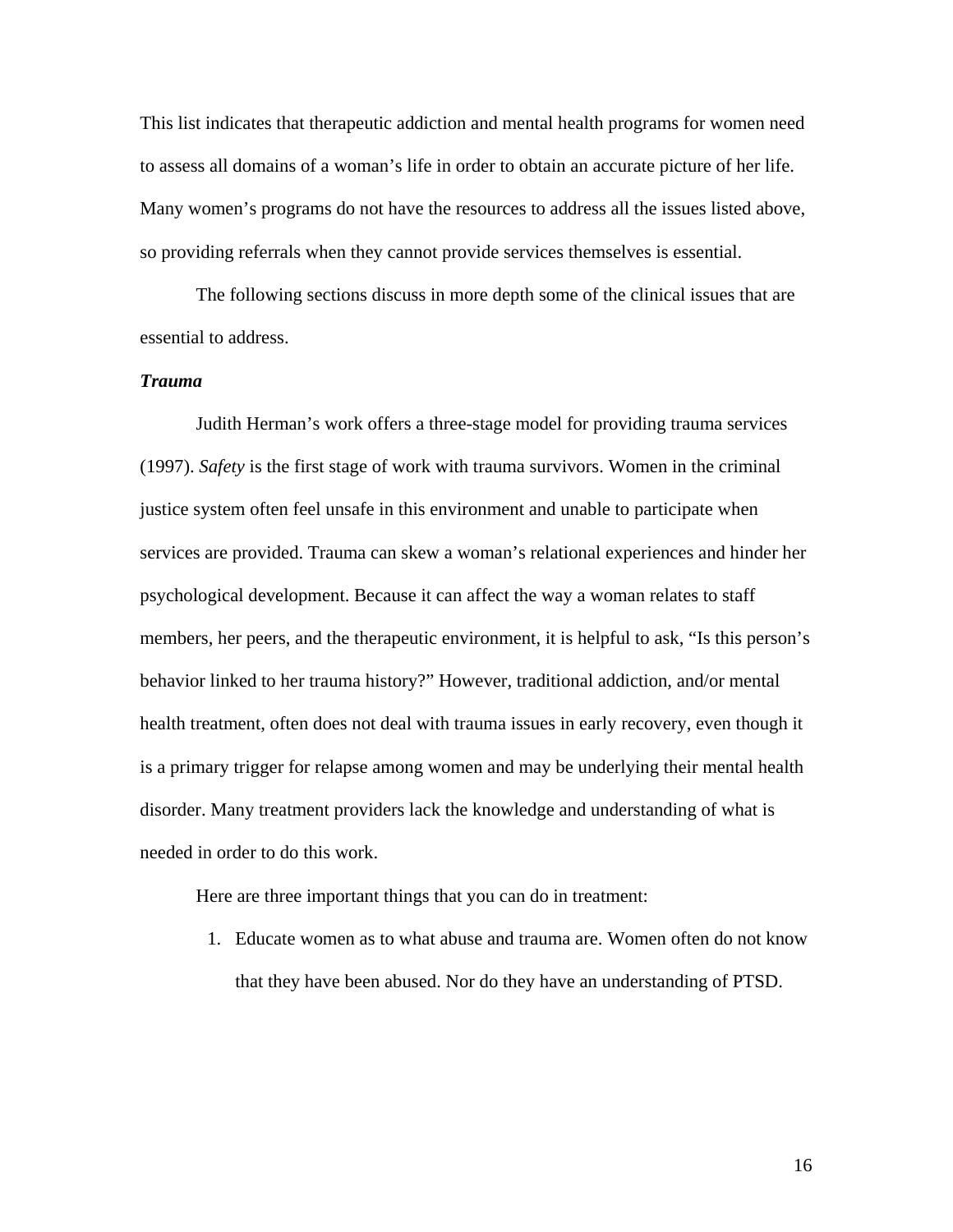- 2. Validate their reactions. It is important that women learn that their responses are normal, given their experiences. The DSM has stated that trauma responses are normal reactions to abnormal situations.
- 3. Provide coping skills. There are grounding and self-soothing techniques (i.e., breathing exercises) that women can learn to help themselves cope with their traumatic experiences. (See Covington, 2003, for specific techniques to use in individual and group therapy).

## *Avoid Revictimization and Retraumatization*

A woman who has experienced a traumatic event also experiences increased vulnerability. She may have difficulty tolerating, expressing, and/or modulating her emotions. This results in what is called emotional dysregulation. An example of this is when she over responds to neutral cues and under responds to danger cues. Therefore, traumatized women are at increased risk of similar, repeated revictimization.

"Retraumatization" refers to the psychological and/or physiological experience of being "triggered." A single environmental cue related to the trauma – such as the time of year, a smell, or a sound – can trigger a full fight-or-flight response. Because women are often triggered in criminal justice settings, some jurisdictions are being trained through the use of a new curriculum designed to reduce seclusion and restraint (Center for Mental Health Services, 2005). The traditional belief is that seclusion and restraint need to be used in mental health settings for safety reasons. However, both patients and staff are reporting an increased sense of safety and security when seclusion and restraint are reduced. Trauma survivors are used to having their boundaries ignored and their protests dismissed. A crucial element of successful treatment involves attention to these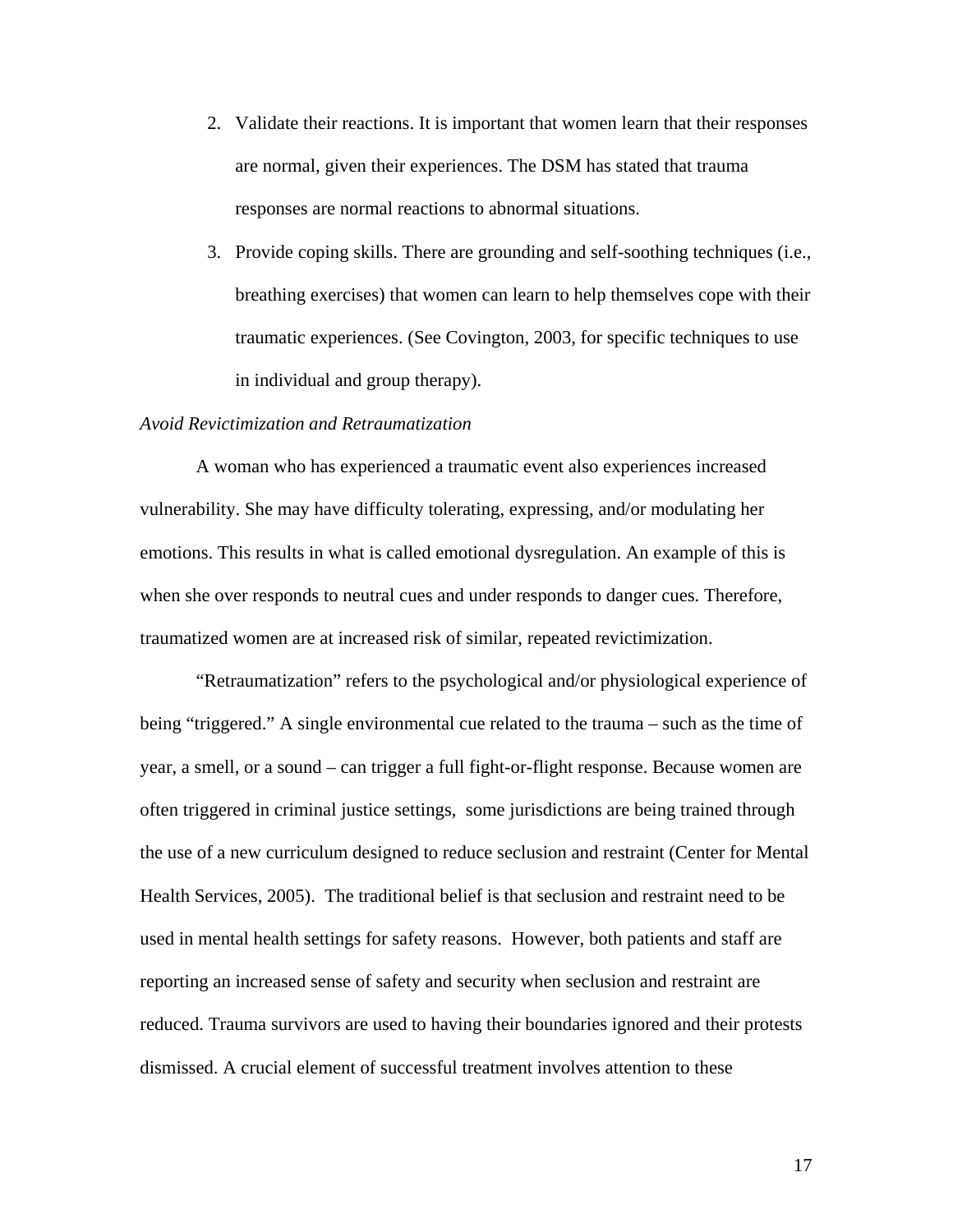components of a woman's experience. Again, safety is critical for women who are trauma survivors.

### *Co-occurring Disorders*

Co-occurring disorders (CODs) are complex, and the historic division in the mental health and substance abuse fields often has resulted in contradictory treatment. As mentioned earlier, one study revealed that 75% of the women in state prisons who had mental health disorders also had substance abuse problems (James and Glaze, 2006). It is often difficult to know whether a psychiatric disorder existed for a woman before she began to abuse alcohol or other drugs or whether the psychiatric problem emerged after the onset of substance abuse. Women in early recovery often show symptoms of mood disorders, but these can be temporary conditions associated with withdrawal from drugs. Also, women may be more likely to seek help from the mental or physical health-care system than from specialized addiction services. Therefore, their mental health problems may be identified sooner than their addictive disorders.

As noted earlier, one of the most important developments in health care since the 1980's is the recognition that serious traumatic experiences often play an unrecognized role in a woman's physical and mental health problems. For many women a co-occurring disorder is trauma related. The Adverse Childhood Experiences Study (Felitti, Anda, Nordenberg, Williamson, Spitz, Edwards, Koss, & Marks, 1998), which shows a strong link between childhood trauma and adult physical and mental health problems, was the model for a study with female offenders. Eight types of childhood traumatic events were assessed: emotional abuse and neglect, physical neglect, physical abuse, sexual abuse, family violence, parental separation/divorce, incarcerated family member, out-of-home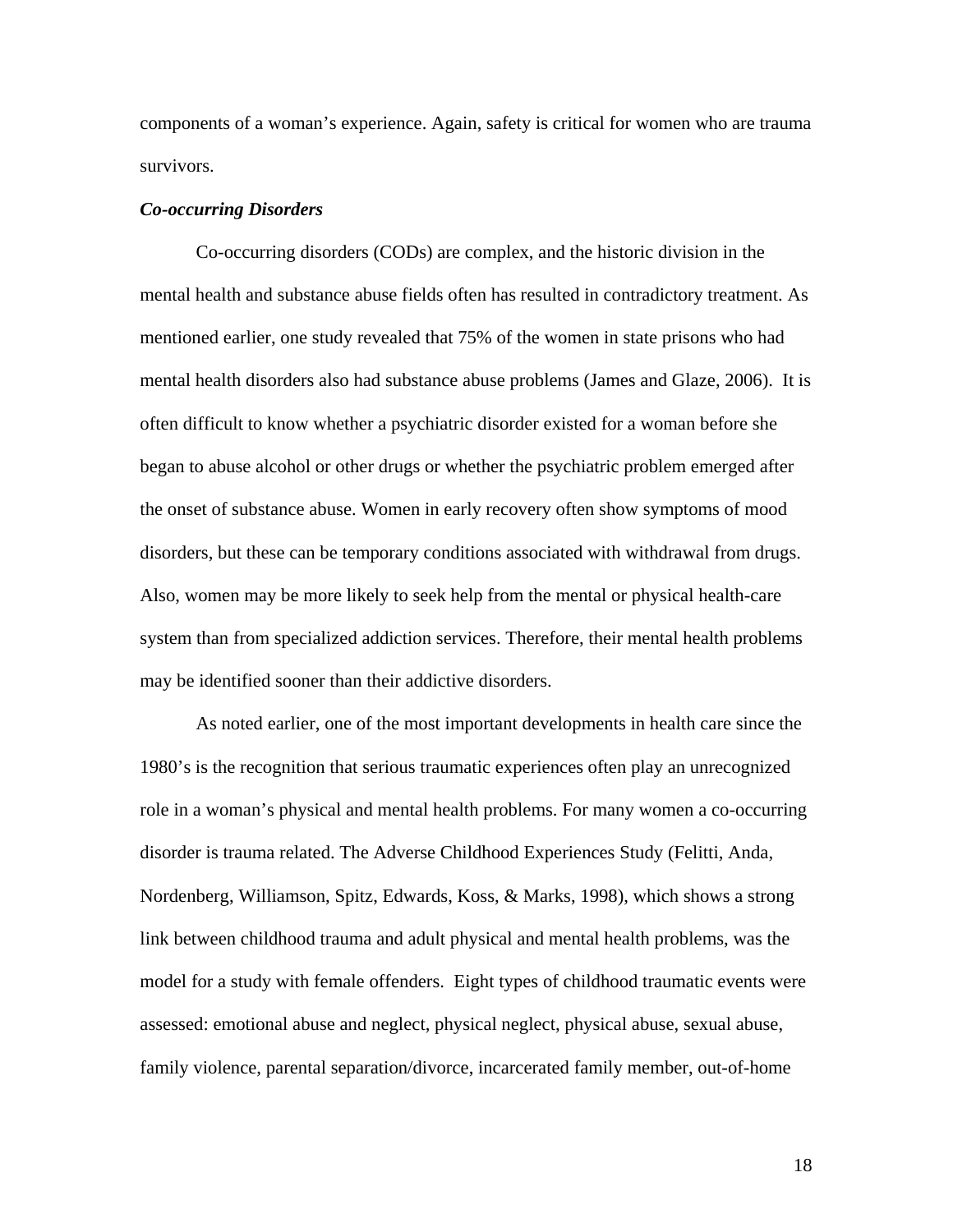placement. A score of 5 or more increased the risk of both mental and physical health problems in a person's adult life. For women who scored 7 or more, the risk of a mental health problem was increased by 980% (Messina and Grella, 2006).

 Addicted women are more likely to experience the following co-occurring disorders: depression, dissociation, post-traumatic stress disorder, other anxiety disorders, eating disorders, and personality disorders. Mood disorders and anxiety disorders are the most common. Women are commonly diagnosed as having "borderline personality disorder" (BPD) more often than men are. Many of the descriptors of BPD can be viewed differently when one considers a history of childhood and adult abuse. The American Psychiatric Association is considering adding the diagnosis of "complex PTSD" in the next edition of the DSM (Herman, 1997).

Research suggests that preexisting psychiatric disorders improve more slowly for recovering substance abusers and need to be addressed directly in treatment. However, the presence of a psychiatric disorder can adversely influence the course of addiction treatment, and vice versa. Problems often become magnified, and co-occurring mental disorders often result in poor psychosocial functioning, health problems, medication noncompliance, relapse, homelessness, and suicidal behavior (Drake, 2006).

In order to work with women with mental health and substance abuse issues, the treatment team needs to understand the symptoms and diagnoses of mental illnesses, the roles of medications, the process and symptoms of addiction, the needed credentials of mental health providers, and have a treatment philosophy. All of this needs to be filtered through the lens of trauma.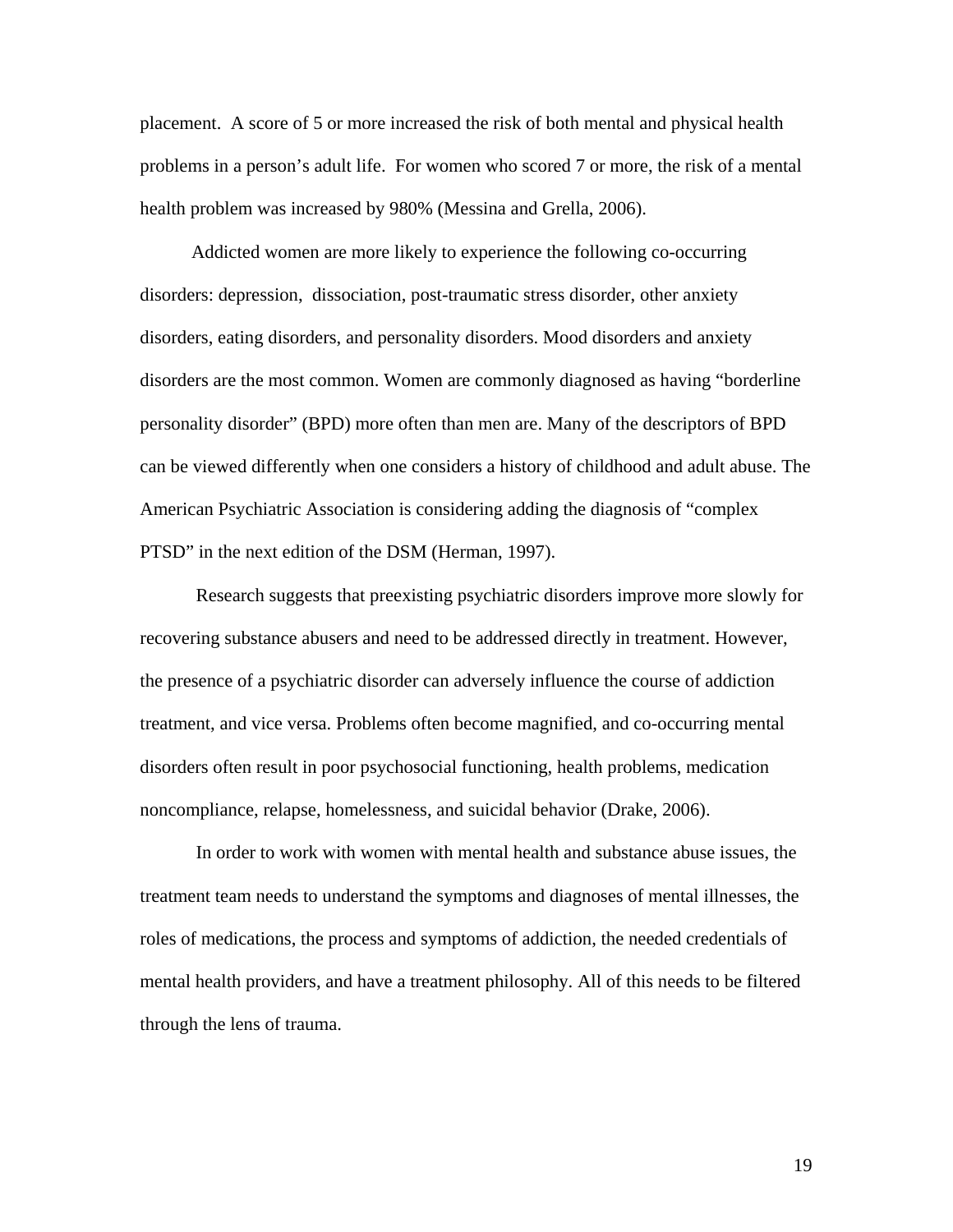Integrated treatment for women with co-occurring disorders means concurrent, not sequential, treatment. Dual recovery strategies are needed that employ effective treatment strategies from both the mental health and substance abuse treatment fields.

# *Societal Realities*

A gender-responsive treatment program is based on an understanding of the role of socialization in women's lives. It acknowledges the social and political structures that support inequality, which leads to low self-esteem among women, lower pay for women, and high rates of violence against women.

Being able to acknowledge the impact of socialization and its implicit messages allows women to put their own individual issues into the larger social context. Many women understand their issues only as individual pathologies, rather than as the risks and consequences of being born female.

#### **Therapeutic Approaches**

A number of approaches and modalities have been found to be effective with women. Some are more research based than others, as rigorous research studies are still lacking on many women-specific treatment approaches. In fact, the term "evidencebased," which is currently considered a criterion for interventions to be used, has no universal definition. A 2005 Presidential Task Force of the American Psychological Association said, "Evidence-based practice (EBP) is defined as the integration of the best available research and clinical expertise within the context of patient characteristics, culture, values, and preferences" (Goodheart, Kazdin, & Sternberg, 2006). The research clearly indicates that, regardless of the therapeutic approach used, the central factors that influence whether or not a modality is effective appear to be related to the characteristics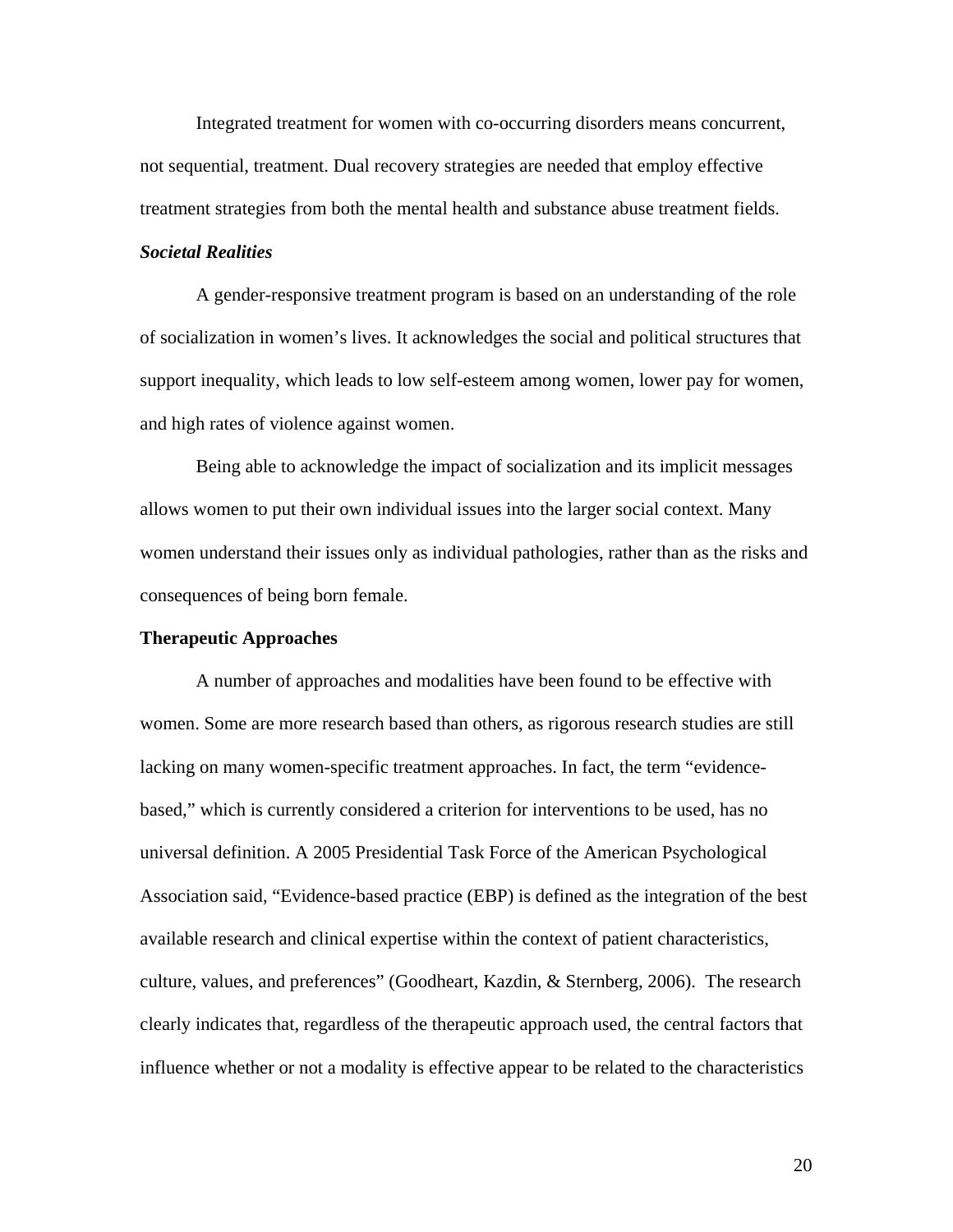of the treatment *alliance*. Therapeutic alliance refers to the relationship between the clinician and the client. In order to fully address the needs of women, therapeutic programs need to use a variety of interventions with behavioral, cognitive, affective/dynamic, and systems perspectives.

#### **Structure of the Program (Context and Environment)**

While the clinical issues create the program content, the structure creates the context and environment. How a program is designed and implemented impacts a woman's treatment experience. When the structural element is integrated with the theoretical foundation and the clinical issues, the framework for gender-responsive treatment is established. The following are the structural elements of gender-responsive programming (Covington and Bloom, 2007).

#### *Individualized Treatment*

Woman-centered treatment regards each client as unique, with individual life circumstances, goals, priorities, patterns of recovery, and treatment needs. Treatment needs to be individualized in order to be effective.

## *Women-Only Groups*

Women tend to engage in group therapy more often than men. This phenomenon may be linked to gender norms that support the suppositions of the relational model. Groups encourage the development of a sense of belonging and connection to others, which helps to motivate women to stay in the process. However, most groups in correctional settings are not group therapy. Often it is just a group of people sitting in a circle doing individual work with a facilitator.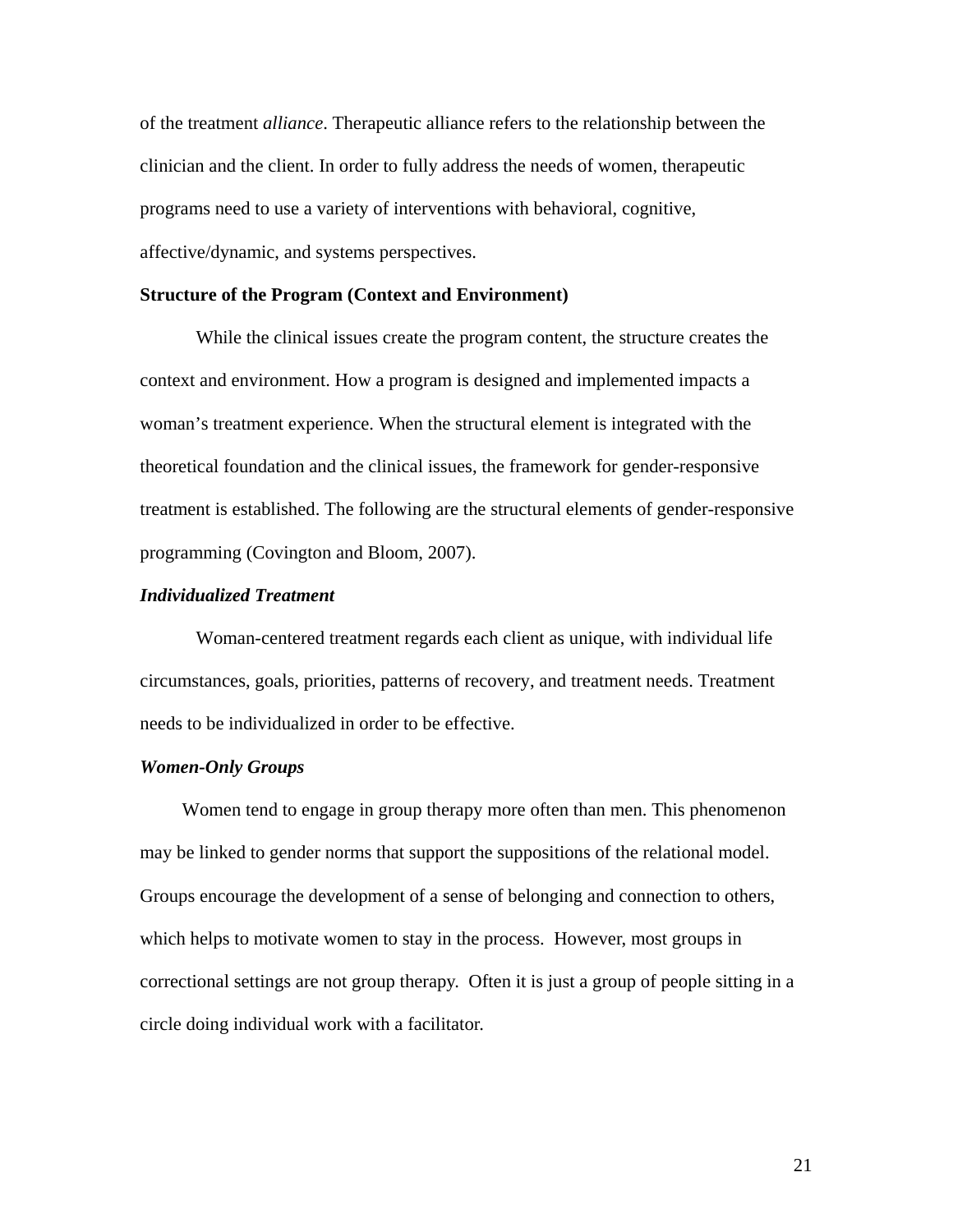Many researchers and practitioners believe that the treatment needs of women with substance use and mental health disorders are best met in women-only groups (facilitated by women). Women's complex histories of sexual and physical abuse, the greater tendency toward social isolation, and the stronger stigma attached to women's substance abuse all call for treatment that could not take place in mixed-gender groups. Yet many community-based programs continue to provide only co-ed services**.** Experience shows that many women do not talk as freely when men are present. They may be uncomfortable discussing their addiction, mental health, sexual histories, relationships, childcare issues, and other personal topics with males present. In addition, many women believe that only women can understand how they feel and react to things. This is especially true of women who have been dominated by or abused by men in some way. Experience also shows that men tend to dominate in mixed-gender groups.

Finally, women-only groups afford women an opportunity to compare their attitudes about parents, partners, and children, and their feelings about things that have happened to them. The group members can suggest new possibilities for feeling, perceiving, and behaving.

#### *The Physical Environment*

Women recover best in an atmosphere that is warm and welcoming for them and their children. The environment needs to reflect the diverse cultures of the staff members and clients. To emphasize women's strengths, female role models from many cultures can be highlighted. A connection to women's history and heroines can play an important role in bolstering self-esteem for women.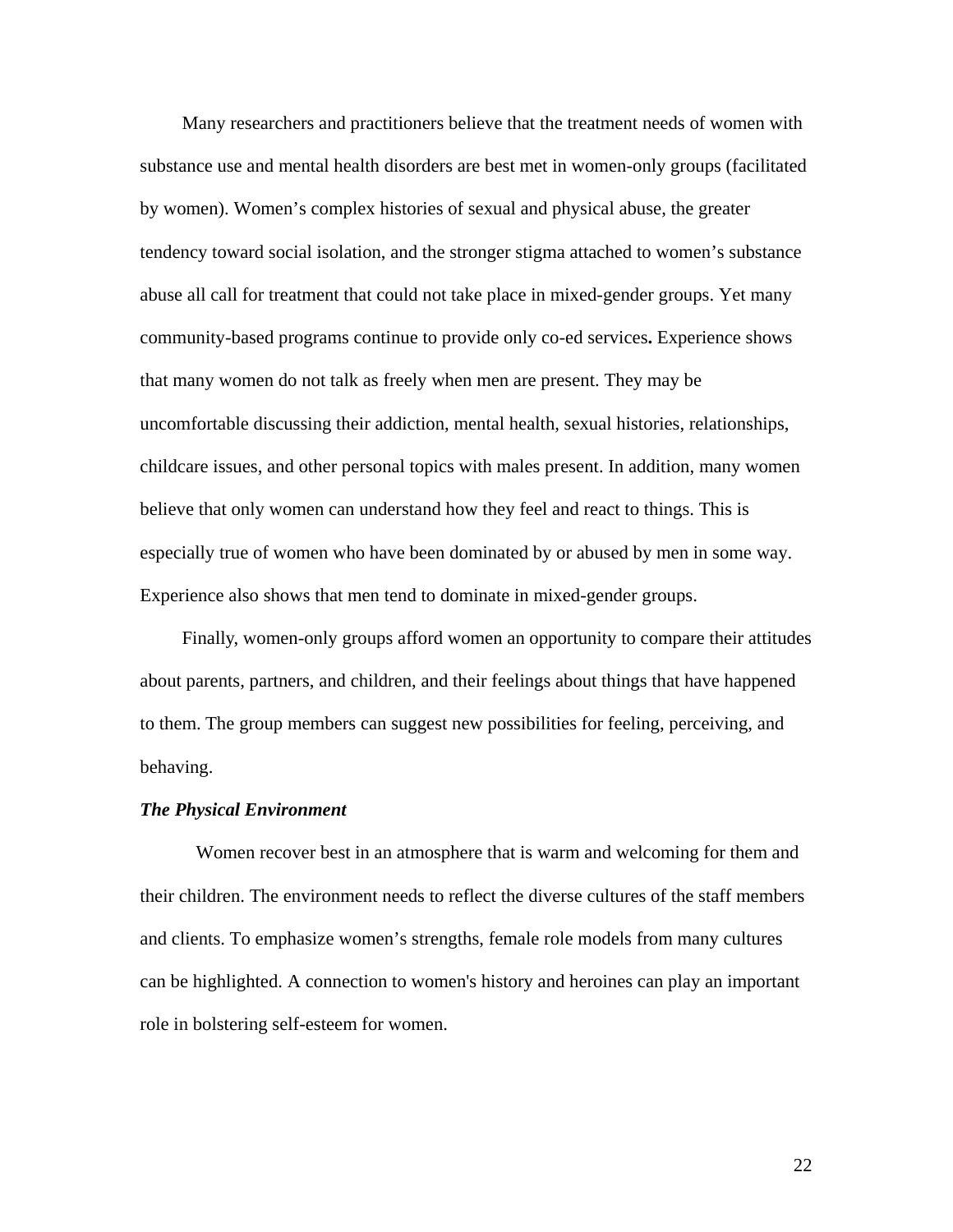A child-friendly space dedicated to childcare and age-appropriate equipment and activities for children are essential when children are included in a community program or when they visit a jail or prison. There need to be games and other learning opportunities that engage children in developing communication skills, relationships, and healthy forms of expression.

# *The Psychological Environment*

 Any teaching and/or rehabilitation process would be unsuccessful if its environment were to mimic the dysfunctional systems that women already have experienced. Therefore, program and treatment strategies should be designed to undo some of the prior damage. This can be particularly challenging in criminal justice settings. Therapeutic community norms need to be consciously designed to be different: safety with oneself and with others is paramount.

Work with trauma survivors has shown that social support is critical for recovery and has encouraged practitioners to take a new look at the "therapeutic milieu." This refers to a carefully arranged environment designed to reverse the effects of exposure to interpersonal violence. A therapeutic culture contains the following five elements, all fundamental in both institutional settings and the community:

- *Attachment*: a culture of belonging.
- *Containment*: a culture of safety.
- *Communication*: a culture of openness.
- *Involvement*: a culture of participation and citizenship.
- *Agency*: a culture of empowerment.

Women need both psychological-emotional and physical space. In both in-prison/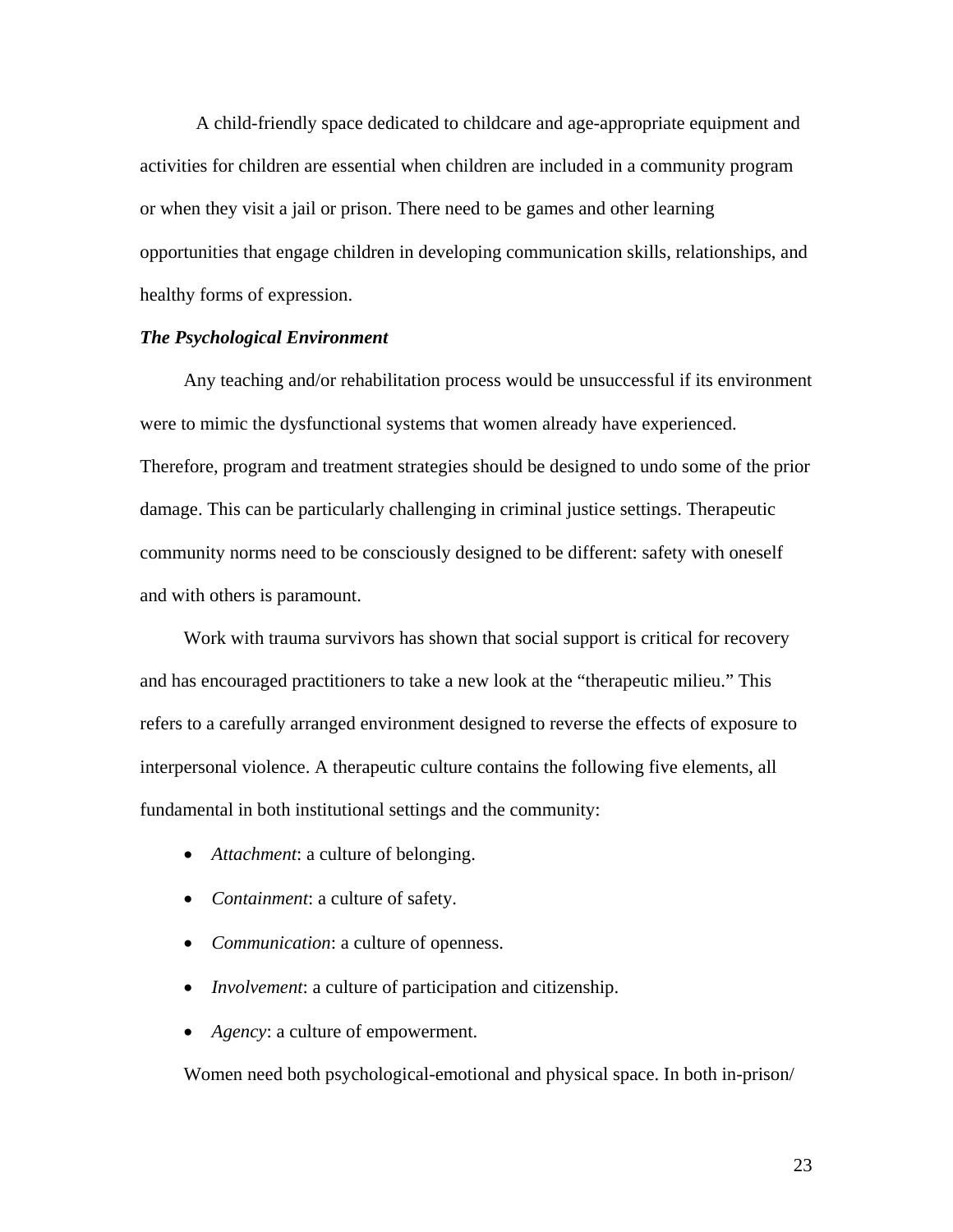jail programs and community programs, the physical layout needs to provide some sense of privacy and space where women can be quiet and meditative. Some treatment programs are so focused on schedules that each day is totally activity driven. However, women need some unscheduled time for contemplation and reflection.

#### *Strength-based Treatment*

In a traditional treatment model, the clinician typically approaches assessment with a problem focus: *What is missing in the client? What is wrong with the client?* A woman entering mental health services probably is already struggling with a poor sense of self because of the stigma attached to her mental health issues**,** her addiction, her parenting history, her trauma, or her criminal record. It may be non-therapeutic to add another problem to the woman's list of perceived failures.

Strength-based (asset) treatment shifts the focus from targeting problems to identifying the multiple issues a woman must contend with and the strategies she has adopted to cope. This is referred to as assessing a woman's "level of burden." (Brown, Melchior, & Huba, 1999). Burdens are conditions such as psychological problems, homelessness, HIV/AIDS, other health issues, addiction, and physical and sexual abuse. The focus is on support, rather than on confrontation to break down her defenses.

In using a strength-based/asset model, a counselor helps a client to see the strengths and skills she already has that will help her to manage symptoms, and become sober and drug-free. The counselor looks for the seeds of health and strength, even in a woman's symptoms. For example, she may portray a client's relational difficulties as efforts to connect, rather than as failures to separate or disconnect.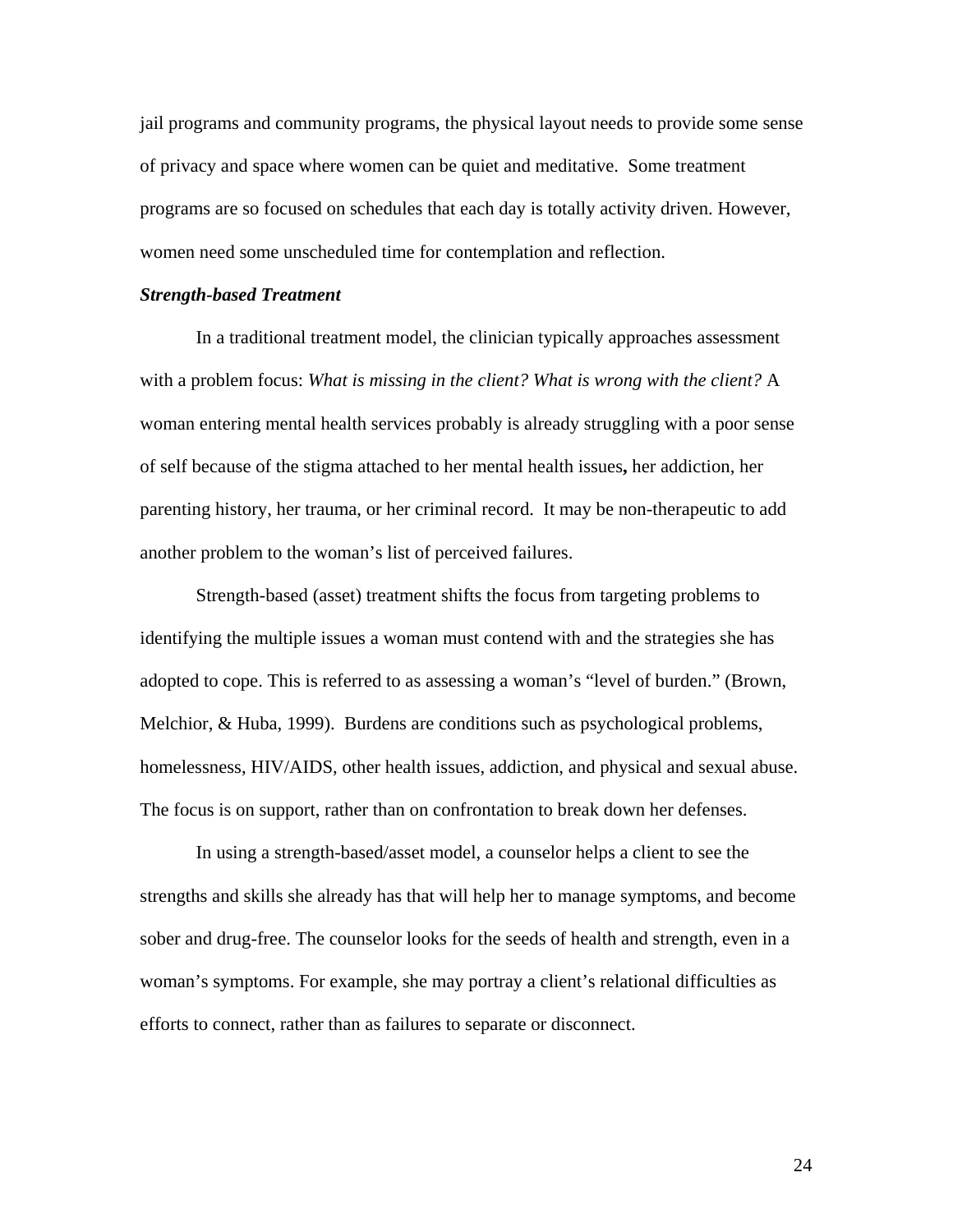# **Challenges**

Providing quality mental health services for women in criminal justice settings involves confronting a variety of systemic barriers. First, the criminal justice is based on "care, custody, and control." It was not designed for the provision of mental health services. Many of the standard practices traumatize and retraumatize women. This exacerbates their symptoms of mental distress.

The mental health field has its own set of challenges:

*History of the DSM*: It is ironic that with the current insistence on the use of evidence-based practices, the DSM itself is not being discussed nor challenged. When one reviews the history of the development of this manual, it becomes clear why Robert Spitzer, the veteran editor of the DSM, laments that unreliability in psychiatric diagnosis is "still a real problem, and it's not clear how to solve the problem" (Spiegel, 2005).

*DSM and the Pharmaceutical Industry:* A recent article (Cosgrove, Krimsky, Vijayaraghavan, & Schneider, 2006) examined the degree and type of financial ties to the pharmaceutical industry of panel members responsible for revisions of the DSM. Of the 170 DSM panel members 95 (56%) had one or more financial associations with companies in the pharmaceutical industry. One hundred percent of the members of the panels on 'Mood Disorders' and 'Schizophrenia and Other Psychotic Disorders' had financial ties to drug companies. This can result in care that unduly emphasizes drug treatments; while adverse effects of drugs are downplayed (Moncrieff, Hopker, & Thomas, 2005).

*Bias and the DSM:* Unfortunately, research on mental illness is exceedingly complicated, and little is known about causes and cures. Virtually none of the standard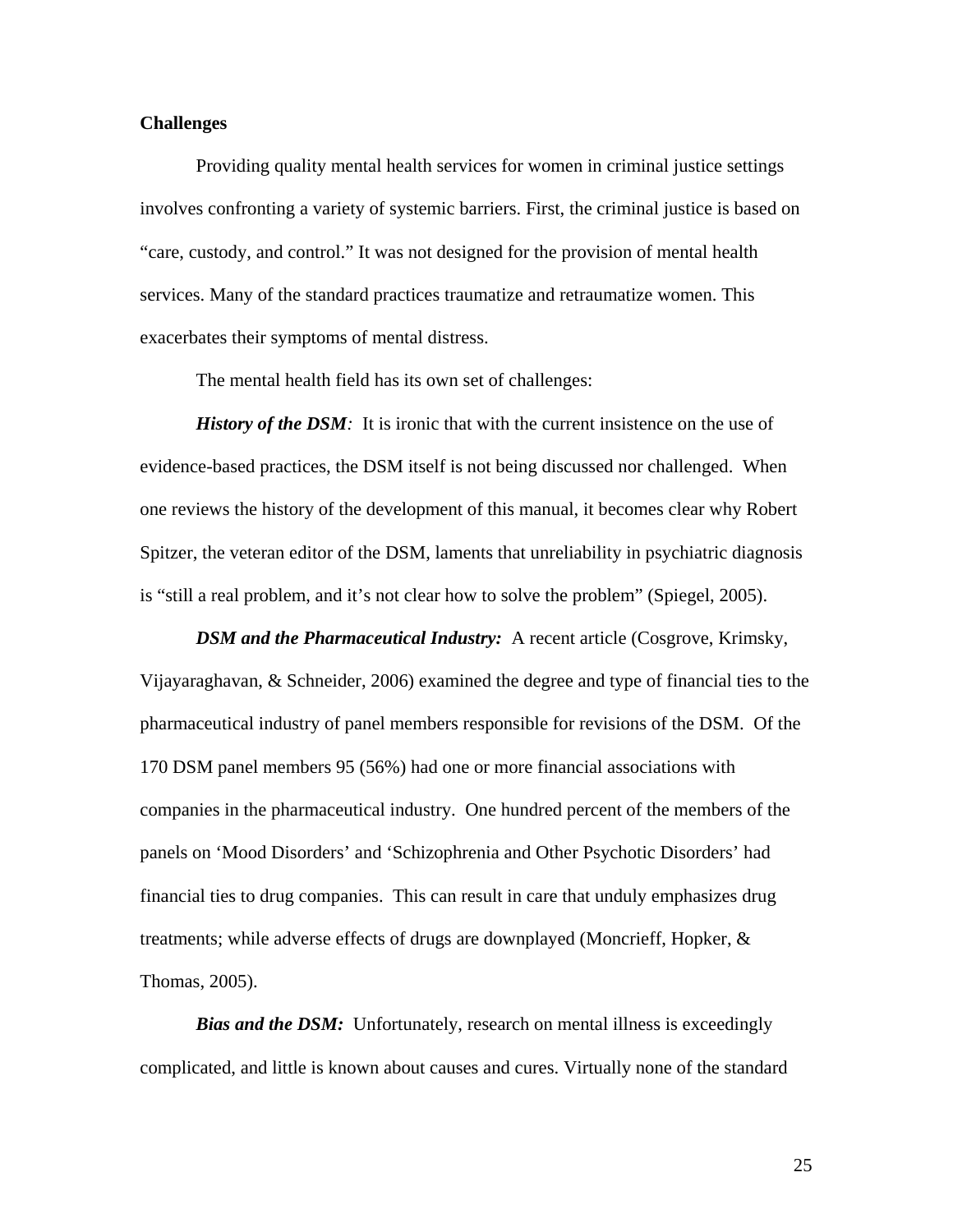diagnostic categories has been empirically validated (Caplan & Cosgrove, 2004). In addition, members of marginalized groups suffer when we base our conceptions of normalcy on the behavior and worldview of dominant social groups, and the consequences of sexism, racism, homophobia, and the "struggle with poverty are misinterpreted as evidence of individual psychopathology" (Bullock, 2004). For example, in 1987 the Women and Mental Health Committee of the Canadian Mental Health Association recommended dispensing with unvalidated systems of diagnostic labels, instead naming many of the known and proven causes of women's suffering, including poverty, violence, and lack of social and political power and resources.

## **Conclusion**

 Addressing the mental health needs of women offenders involves a genderresponsive approach that includes comprehensive services that take into account the content and context of women's lives. Programs need to consider the fact that a woman cannot be treated successful in isolation form her social support network. Coordinating systems that link a broad range of services will promote a continuity-of-care model that integrates substance abuse, trauma, and mental health**.** As the fields of substance abuse and mental health begin to work with women offenders in a more integrated and comprehensive way and use the lens of trauma as a way to understand women's lives, the criminalization of women's survival behaviors may ultimately be reduced.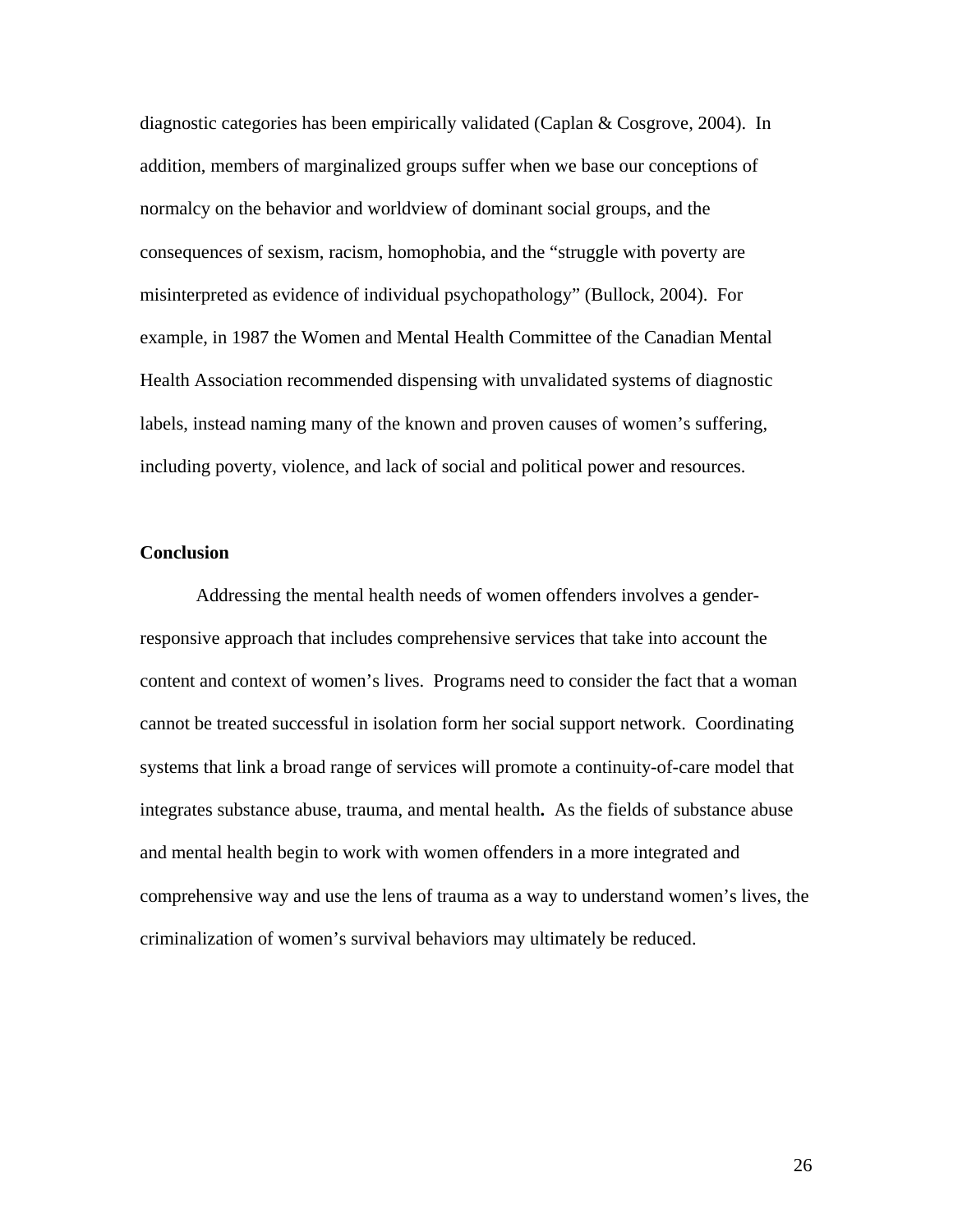## **References**

American Psychiatric Association (1994). *Diagnostic and statistical manual of mental disorders.* Fourth Edition. Washington, DC: author.

American Psychological Association. http://www.apa.org/

- Bloom, B., Owen, B., & Covington, S. (2003). *Gender-responsive strategies: Research, practice, and guiding principles for women offenders*. Washington, DC: National Institute of Corrections.
- Brown, V., Melchior, L., & Huba, G. (1999). Level of burden among women diagnosed with severe mental illness and substance abuse. *Journal of Psychoactive Drugs*. *31*(1), 31-41.
- Bullock, H. (2004). Diagnosis of low-income women. In P. Caplan and L. Cosgrove (Eds.), *Bias in psychiatric diagnosis* (pp. 115-120).Latham, MD: Jason Aronson.
- Caplan, P, & Cosgrove, L. (Eds.). (2004). *Bias in psychiatric diagnosis*. Latham, MD: Jason Aronson.
- Center for Mental Health Services. (2005). *Roadmap to seclusion and restraint free mental health services* (DHHS Pub. No. (SMA) 05-4055). Rockville, MD: Department of Health and Human Services.
- Center for Substance Abuse Treatment. (1994). *Practical approaches in the treatment of women who abuse alcohol and other drugs*. Rockville, MD: Department of Health and Human Services, Public Health Service.
- Center for Substance Abuse Treatment. (1999). *Substance abuse treatment for women offenders: Guide to promising practices.* Rockville, MD: Department of Health and Human Services, Public Health Service, Substance Abuse and Mental Health Services Administration.
- Cosgrove, L., Krimsky, S., Vijayaraghavan, M., & Schneider, L. (2006). Financial ties between DSM-IV panel members and the pharmaceutical industry (DOI: 10.1159/000091772). *Psychotherapy and Psychosomatics*, *75*, 154-160.
- Covington, S. (1998). Women in prison: Approaches in the treatment of our most invisible population. *Women and Therapy*, *21*, 141-155.
- Covington, S. (1999). *Helping women recover: A program for treating substance abuse.*  San Francisco, CA: Jossey Bass.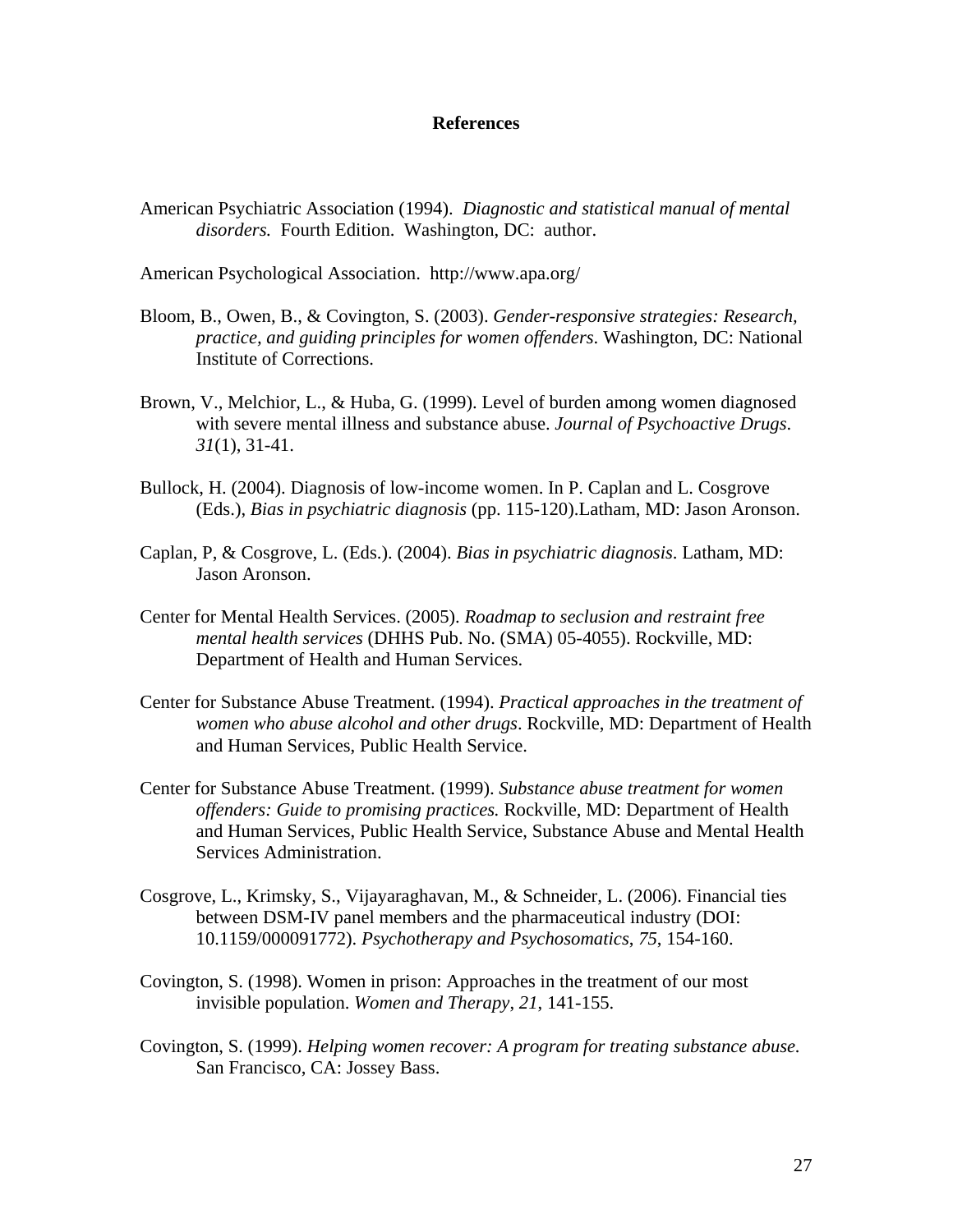- Covington, S. (2003). *Beyond trauma: A healing journey for women.* Center City, MN: Hazelden.
- Covington, S. (2007a). The relational theory of women's psychological development: Implications for the criminal justice system*.* In R. Zaplin (Ed.), *Female Offenders: Critical Perspectives and Effective Interventions* (2<sup>nd</sup> ed.). Sudbury, MA: Jones and Bartlett.
- Covington, S. (2007b). *Women and addiction: A gender-responsive approach*. (The Clinical Innovators Series). Center City, MN: Hazelden.

Covington, S., & Bloom, B. (2007). Gender-responsive treatment and services in correctional settings. In E. Leeder (Ed.), *Inside and Out: Women, prison, and therapy,* (pp. 9-34). New York: Haworth Press.

- Drake, R. (2006). *Treating co-occurring disorders* (The Clinical Innovators Series). Center City, MN: Hazelden.
- Felitt, V.J., Anda, R.F., Nordenberg, D., Williamson, D.F., Spitz, A.M., Edwards, V., Koss, M.P., & Mars, J.S. (1998). The relationship of adult health status to childhood abuse and household dysfunction. *American Journal of Preventive Medicine*, *14*, 245-258.
- Goodheart, C., Kazdin, A., & Sternberg, R. (Eds.) (2006). *Evidence-based psychotherapy: Where practice and research meet.* Washington, D.C.: American Psychological Association.
- Green, B., Miranda, J., Daroowalla, A., & Siddique, J. (2005). Trauma, exposure, mental health functioning, and program needs of women in jail. *Crime & Delinquency 51*(1), 133-151.
- Haigh, R. (1999). The quintessence of a therapeutic environment: Five universal qualities. In P. Campling, R. Haigh, & Netlibrary, Inc.(Eds.), *Therapeutic communities: Past, present, and future* (pp. 246-257). London: Jessica Kingsley Publishers.
- Harris, M., & Fallot, R.D. (2001). *Using trauma theory to design service systems*. San Francisco, CA: Jossey-Bass.
- Herman, J. (1997). *Trauma and recovery.* (Rev. ed.). New York, NY: Basic Books
- James. D, & Glaze, L. (2006). Mental health problems of prison and jail inmates. (NCJ 213600). Washington, DC: Bureau of Justice Statistics.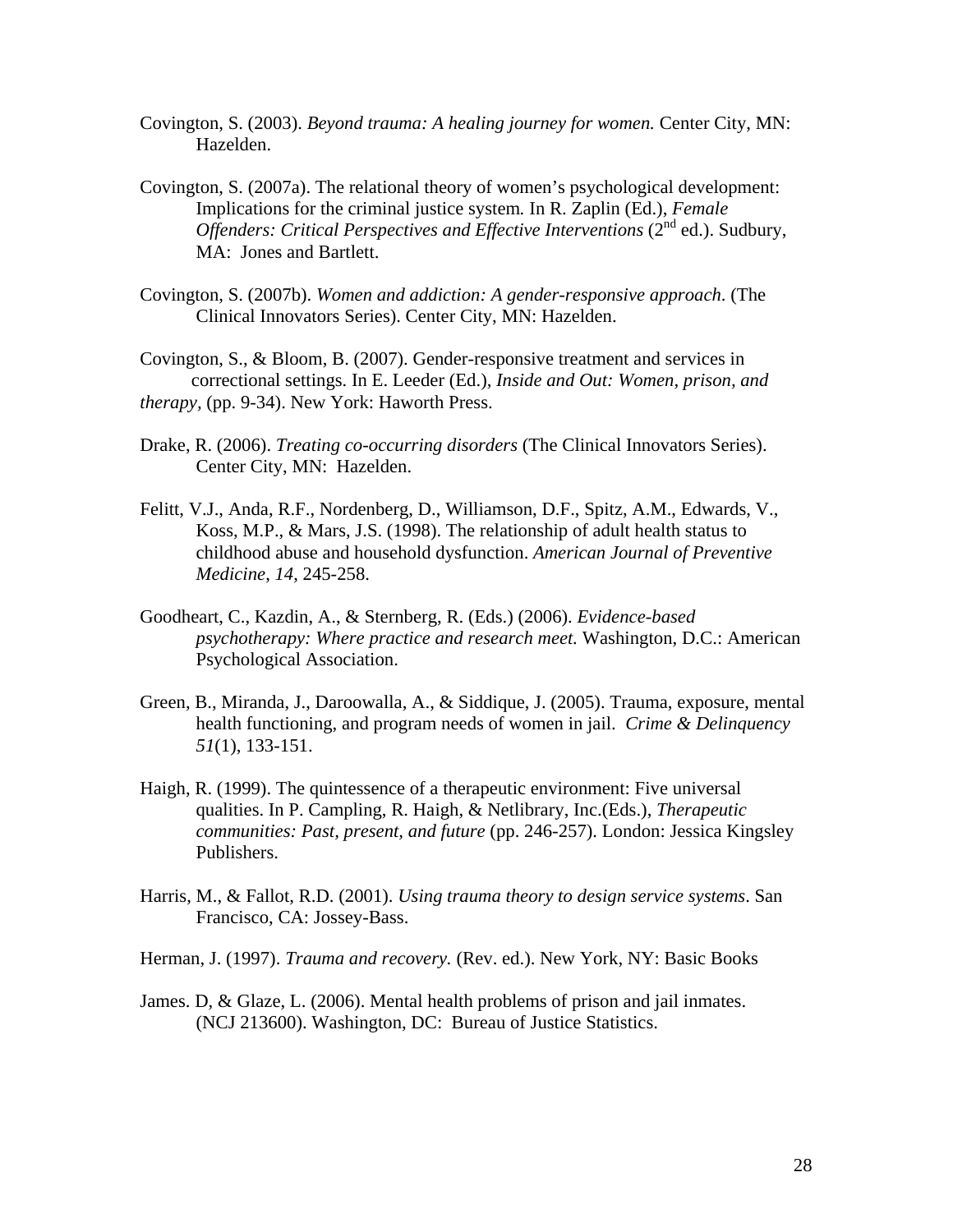- Jordan, B., Schlenger, W., Fairbank, J. & Caddell, J. (1996). Prevalence of psychiatric disorders among incarcerated women. *Archives of General Psychiatry, 53* (6), 1048-1060.
- Jordan, B., Federman, E. Burns, B., Schlenger, W., Fairbank, J., & Caddell, J. (2002). Lifetime use of mental health and substance abuse treatment services by incarcerated women felons. *Psychiatric Services, 53*(3), 317-325.
- Messina, N., Burdon, W., Hagopian, G., & Pendergast, M. (2006). Predictors of prison therapeutic communities treatment outcomes: A comparison of men and women participants. *American Journal of Drug and Alcohol Abuse*, *31*(1), 7-28.
- Messina, N., & Grella, C. (2006). Childhood trauma and women's health outcomes: A California prison population. *The American Journal of Public Health*, *96*(10), 1842-1848.
- Miller, J. B. (1986). *What do we mean by relationships?* (No. 22, Working Paper Series). Wellesley, MA: Stone Center.
- Miller, J. B. (1990). *Connections, disconnections, and violations*. (No. 33, Working Paper Series). Wellesley, MA: Stone Center.
- Moncrieff, J., Hopker, S, & Thomas, P. (2005). Psychiatry and the pharmaceutical industry: Who pays the piper? *Psychiatric Bulletin*. *29*, 84-85.
- Morash, M., Bynam, T., & Koons, B. (1998). *Women offenders: Programming needs and promising approaches.* Washington, DC: National Institute of Justice.
- Mumola, C.J. (1999). *Substance abuse and treatment: State and federal prisoners.*  Washington, DC: Bureau of Justice Statistics.
- National Institute on Drug Abuse. (1998). What we know: Drug addiction is a brain disease. In *Principles of Addiction Medicine*, (2<sup>nd</sup> ed.). Chevy Chase, MD: American Society of Addiction Medicine.
- Najavits, L., Weiss, R., and Shaw, S. (1997). The link between substance abuse and posttraumatic stress disorder in women: A research review. *American Journal of Addictions 6*(4): 273-83.
- Pollock, J. (1998). *Counseling women in prison*. Thousand Oaks, CA: Sage.
- Spiegel, A. (2005, January 3). The dictionary of disorder: How one man revolutionized psychiatry. *The New Yorker*, 2-11.
- Steffensmeier, D. and Allen, E. (1998). The nature of female offending: Patterns and explanations. In R. Zaplin (Ed.), *Female Offenders: Critical Perspectives and Effective Interventions* (5-29). Gaithersburg, MD: Aspen.